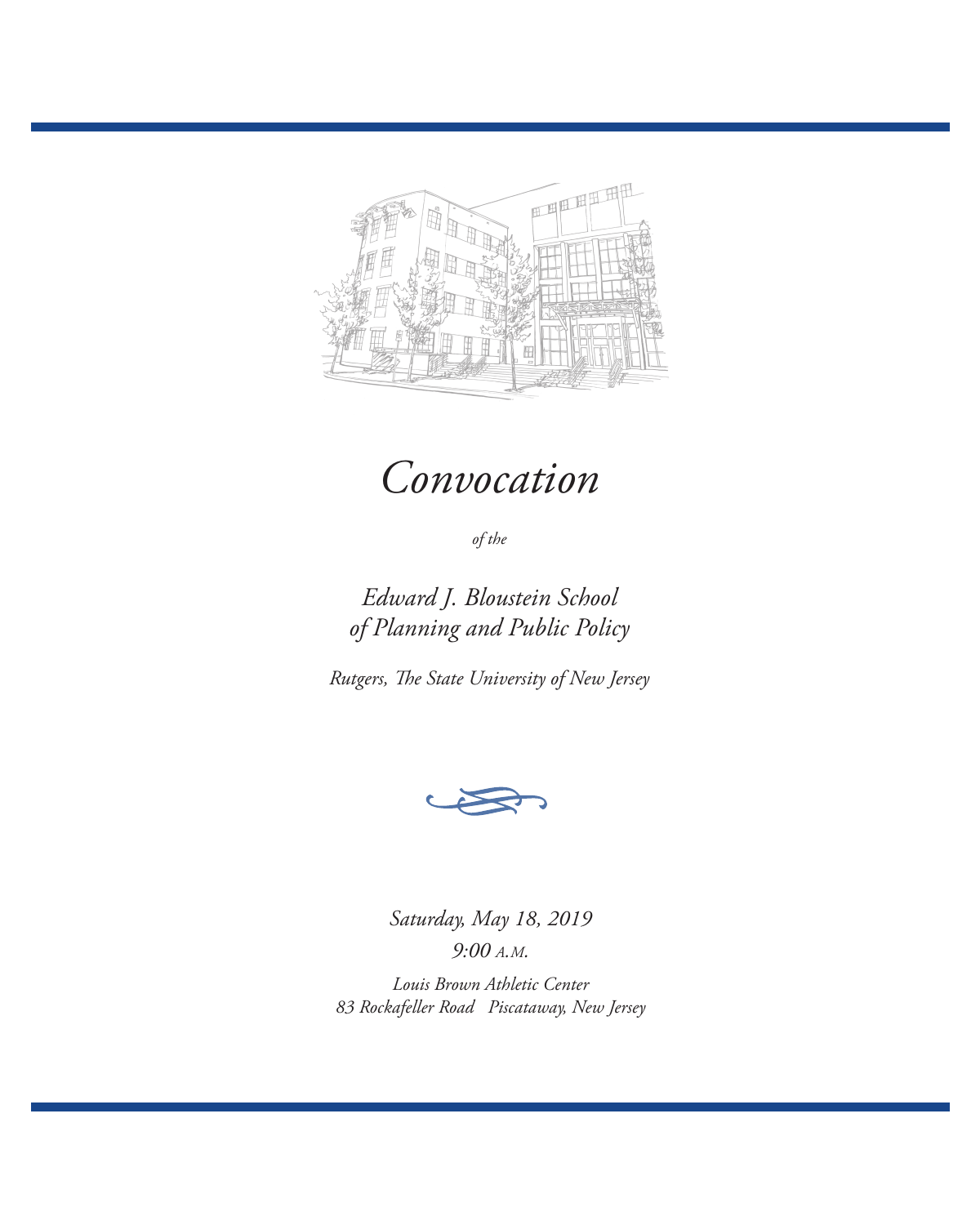It is a commonplace of educational philosophy that a university, especially a major state university, should encourage the application of knowledge to social purpose. It is in this process of public policy analysis that the resources of higher education can be invaluable. . . ."

> **Edward J. Bloustein** President Rutgers, The State University of New Jersey 1971-1989

*As a courtesy to our graduates and other guests, we request that all cell phones be turned off during the ceremony.*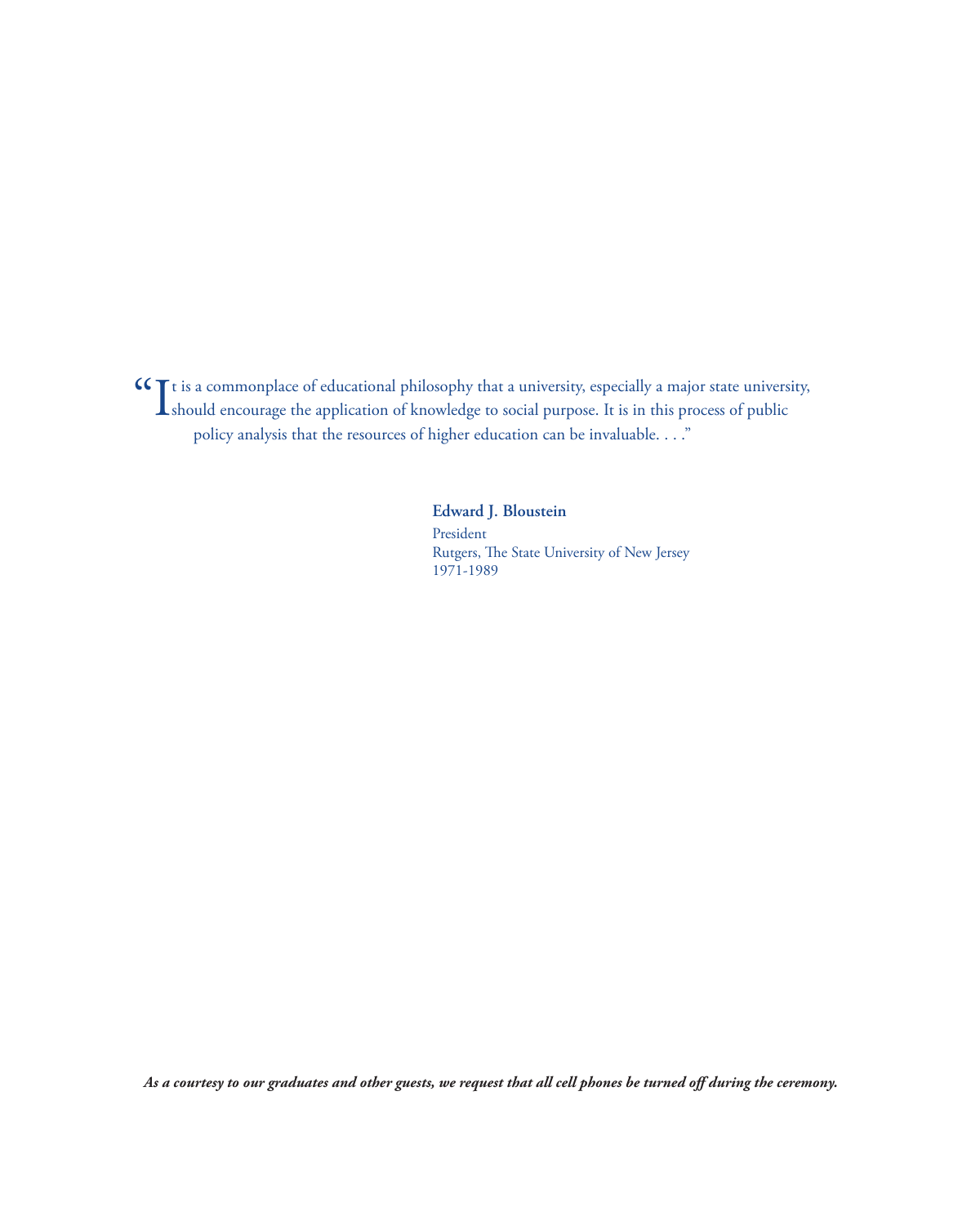## *The Order of Events*

*Dean Piyushimita Thakuriah, presiding*

| Processional and The National Anthem              | Mason Gross Brass Quintet<br>Christopher Delgado, trumpet<br>Sam Hontz, Trumpet<br>Kelly Brown, French Horn<br>Matthew Russell, Trombone<br>Zhen Huang, Tuba                                                                                                               |
|---------------------------------------------------|----------------------------------------------------------------------------------------------------------------------------------------------------------------------------------------------------------------------------------------------------------------------------|
| Opening of the Ceremony                           | Piyushimita (Vonu) Thakuriah<br>Distinguished Professor and Dean                                                                                                                                                                                                           |
| Presentation of Undergraduate Awards              | Marc D. Weiner<br>Research Professor and Executive Director,<br>Undergraduate Programs                                                                                                                                                                                     |
| Presentation of Graduate Awards                   | Associate Professor Andrea Hetling<br>Director, Program in Public Policy                                                                                                                                                                                                   |
|                                                   | Associate Professor Kathe Newman<br>Director, Program in Urban Planning                                                                                                                                                                                                    |
|                                                   | University Professor Raphael Caprio<br>Director, Program in Health Administration                                                                                                                                                                                          |
| Recognition of Doctoral Candidates                | Professor Robert B. Noland<br>Director, Doctoral Program,<br>Planning and Public Policy                                                                                                                                                                                    |
| Graduation Remarks - Undergraduate Representative | Leah Rozario<br>BS (Public Policy) '19                                                                                                                                                                                                                                     |
| Graduation Remarks - Graduate Representative      | Rafay Masood Kazmi<br>MPP/MCRP '19                                                                                                                                                                                                                                         |
| Conferring of Degrees                             | Dean Thakuriah<br>Professor Hetling<br>Professor Newman<br>Professor Caprio<br>Professor Weiner<br>Associate Dean Dorothea Berkhout<br>Assistant Dean Steve Weston<br>Professor Julia Sass Rubin<br>Professor Dawne Mouzon<br>Assistant Teaching Professor Alexandra Lopez |
| Presentation of Graduates                         | Dean Thakuriah                                                                                                                                                                                                                                                             |

Recessional Mason Gross Brass Quintet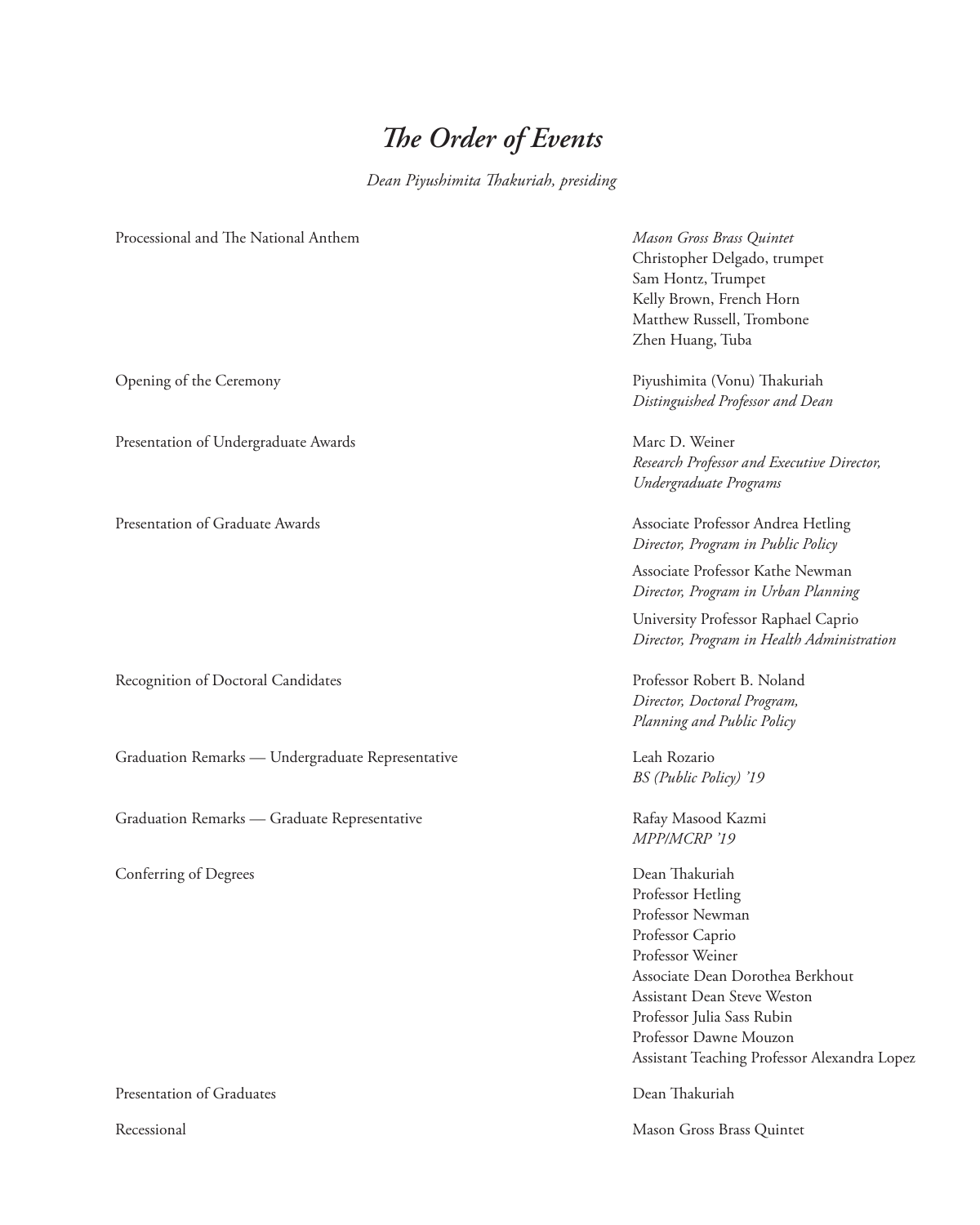## Edward J. Bloustein School of Planning and Public Policy MISSION STATEMENT

The Bloustein School seeks to improve our increasingly urbanized and interconnected world by exploring planning approaches and public policy solutions that are healthier, greener, fairer, and generate greater prosperity than do current practices. It pursues equitable and efficient solutions to public problems at multiple levels from the global to the local and emphasizes the professional perspectives of urban planning, public policy, public health and health administration. Within each of these domains, the school advances its aspiration to be a global leader in teaching, research, and service by engaging society's challenges with focused programs that align current strengths with emerging needs. Its mission includes:

- Solving public problems through constructive engagement of governmental, private, and non-profit actors;
- Addressing the challenge of urbanization in its various global manifestations;
- Serving New Jersey's need for a rigorous and engaging public policy forum; and
- Preparing students for rewarding professional careers in public service.

Edward J. Bloustein — Rutgers president, constitutional scholar, active citizen, philosopher, and teacher — lived a life of civic engagement that the school's ethic seeks to perpetuate. Research, teaching, and outreach at the Bloustein School aim for intellectual originality and practical rigor in an atmosphere of spirited and open debate. Bloustein activities are rooted in diversity of experience and thought. They create settings where individuals and communities can flourish. The Bloustein ethic strives to improve the quality of public discourse by producing ideas and measures that have impact.

The Bloustein ethic engages those who do their jobs not just honorably, but with a passion for their work that alters their surroundings. The Bloustein School seeks to foster new research and thinking that achieve both scholarly recognition and public acceptance.

## BLOUSTEIN SCHOOL ADMINISTRATION

**Piyushimita (Vonu) Thakuriah,** *Dean and Distinguished Professor* **Dorothea Berkhout,** *Associate Dean* **Clinton Andrews,** *Associate Dean for Research* **Dona Schneider,** *Associate Dean for Academic Programs* **Stuart Shapiro,** *Associate Dean of the Faculty* **Raphael J. Caprio,** *Director, Program in Health Administration*  **Frank Felder,** *Director, Program in Public Informatics (begins Fall 2019)* **Andrea Hetling,** *Director, Program in Public Policy* **Robert B. Noland,** *Director, Doctoral Program in Planning and Public Policy* **Marc D. Weiner,** *Director, Undergraduate Programs* **Kathe Newman,** *Director, Program in Urban Planning and Policy Development* **Stephen D. Weston,** *Assistant Dean for Student and Academic Services* **Lynn Astorga,** *Assistant Director, Student Recruitment* **Courtney Culler,** *Assistant Director for Graduate Student Services* **Andrea Garrido,** *Career Management Specialist* **Christina Torian,** *Assistant Director of Undergraduate Advising* **Nicole Martinez,** *Coordinator, Undergraduate Student Services* **Christina Ragone,** *Coordinator, Undergraduate Student Services*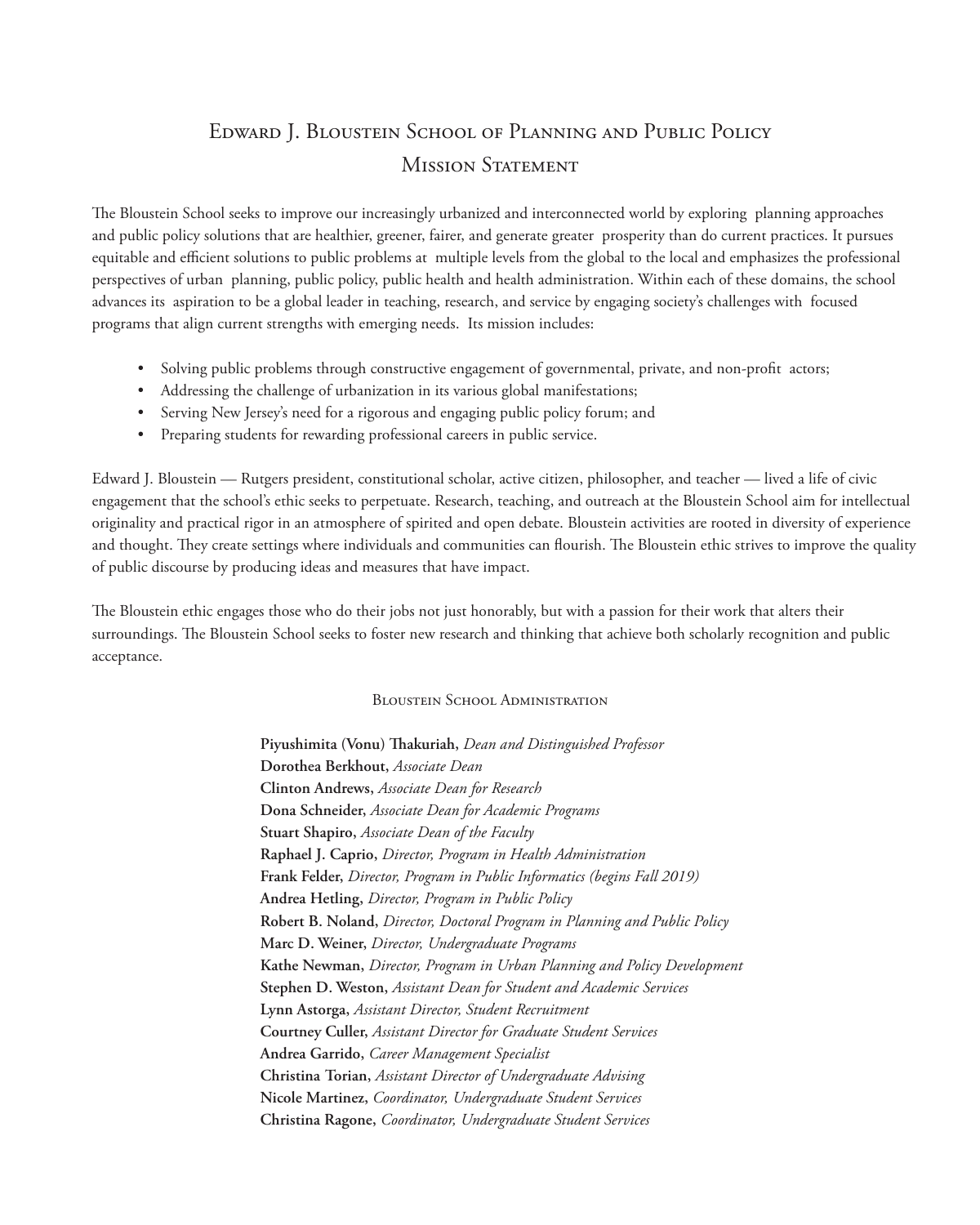## Degree Programs

Doctor of Philosophy in Planning and Public Policy *%* Master of City and Regional Planning *(two-year program)* Master of City and Regional Studies *(one-year program)* Master of Health Administration *(traditional 2-year program)* Master of Health Administration *(executive 18-month program)* Master of Public Policy *(two-year program)*  Master of Public Affairs and Politics *(one-year program)* Master of Public Informatics *(beginning in Fall 2019)* Bachelor of Science in Health Administration #\* Bachelor of Arts in Planning and Public Policy # \* Bachelor of Science in Public Health # \* Bachelor of Science in Public Policy # \* Bachelor of Science in Urban Planning and Design #\*

Concentrations and professional joint-degree programs in business, law, public health, global affairs, and infrastructure planning.

*% degree awarded by the Rutgers School of Graduate Studies* # *direct admit degree awarded solely by the Edward J. Bloustein School \* degree jointly awarded with Rutgers–New Brunswick undergraduate schools*

## Research Centers, Institutes, & Initiatives

Bloustein Center for Survey Research Bloustein Local Government Research Center Center for Energy, Economic & Environmental Policy Center for Negotiation and Conflict Resolution Center for Urban Policy Research Environmental Analysis and Communications Group

- Center for Transportation Safety, Security and Risk
- National Center for Neighborhood and Brownfields Redevelopment
- Sustainable Raritan River Initiative
- New Jersey Climate Adaptation Alliance

John J. Heldrich Center for Workforce Development HIV Prevention Community Planning Support and Development Initiative Planning Healthy Communities Initiative R/ECON Forecasting Service

Rutgers Center for Green Building

Alan M. Voorhees Transportation Center

- National Transit Institute
- New Jersey Travel Independence Program (NJTIP @ Rutgers)

Ralph W. Voorhees Center for Civic Engagement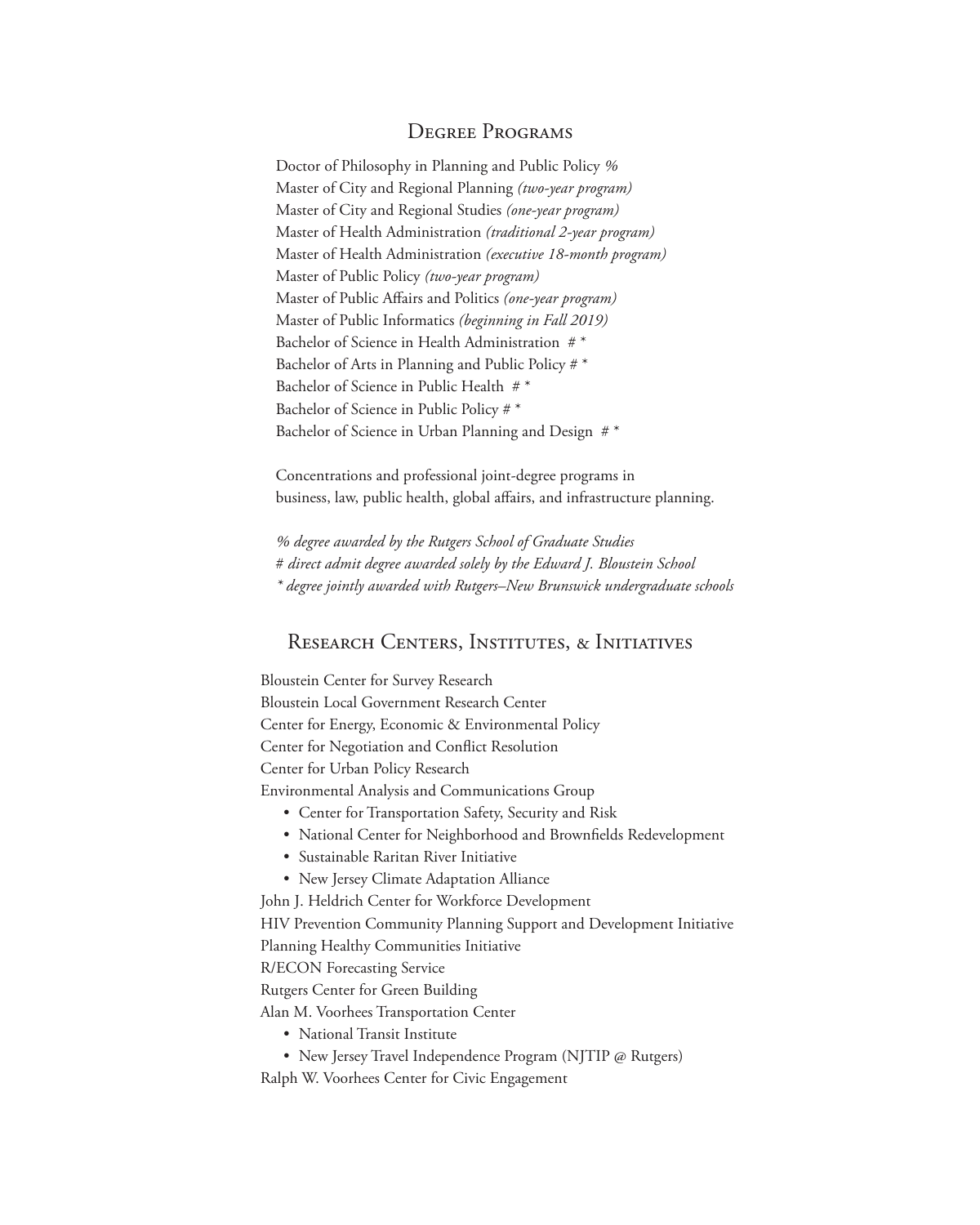## *Candidates for Graduate Degrees*

*As of May 1, 2019*

Doctor of Philosophy (Ph.D.) Offered through Rutgers School of Graduate Studies

Olayemi Oluwafemi Adediji Xueying Chen

Jinwoo Kwon % Miguelina Rodriguez

Master of Philosophy (M.Phil.) Offered through Rutgers School of Graduate Studies

Stefan G. Mend %

#### Master of City and Regional Planning (M.C.R.P.)

Jane Dodson Allen Blake Stephen Anderson Avonnét R. Bell Lindsey Elizabeth Connors Marissa Caroline Cottrell Silvia Melissa Cuevas<sup>RE</sup> Riya Debnath † Eric A. Derer Gabriel Saul Distler Samantha Rachel Donovan Alexander F. Dougherty % PP Shannon Nicole Eibert Nathaniel W. Erwin % Rachel Atkinson Fifield Evan Vincent Friscia ^ Eve Gabel-Frank Robert Joseph Gates Jr. Ian Lawton Girardeau Joshua Hadas Glickenhaus Jerome Luis Gonzalez Anish Grover

Harsheeta Gupta Elias James Guseman Michelle Lee Hartmann % Ian James Henderson Ashley Jane Hong Daniel Robert Hutton Aashna Jain Timothy Harold Jenssen Rafay Masood Kazmi ^ RE Alison Joan Kopsco Ketki Kulkarni Michael Ronald Kwan Sang Wan Lee Justin Marc Lesko RE Michael Anthony Lucia Nicole Elise Marrocco Seth Andre Mcclerklin Edward Henry Metz Deanna Marie Miller Caroline Milliken ^

Anjali Srivastava † Jonathan Ezra Stiles

Ramola Mukta @ Andrew Natanagara Kellie Palomba @ Riddhi N. Parikh Tyler Patrick Peter Jaime Nicole Phillips Yoga Adhi Pratama Shweta Puri Anna Yuan Quan Thomas Ricci Tenzin Sangpo<sup>RE</sup> Eric A. Schkrutz Katie Rebecca Shepard Shelat Shivang @ Rebecca Daoun Son Andrew James Wainwright John J. Witsch Julia Lynn Wong Jia Xiong Yeo Yasha Zarrinkelk Chen Zhang

#### Master of City and Regional Studies (M.C.R.S.)

Byungsun Ahn % Souher Ibrahim Al Chaar † Kyungmi An %

Ding Jiayi @ Jongho Kang % Sekwang Kang %

Jae Won Lee % Youngsoo Lee % Ju Hyun Park %

@ August 2018

† October 2018 Graduate

January 2019 Graduate

- Dual MPP-MCRP degree
- $P_{\text{RE}}$  Certificate in Public Policy

Certificate in Real Estate/Real Estate

Development and Redevelopment

8 Certificate in Transportation Studies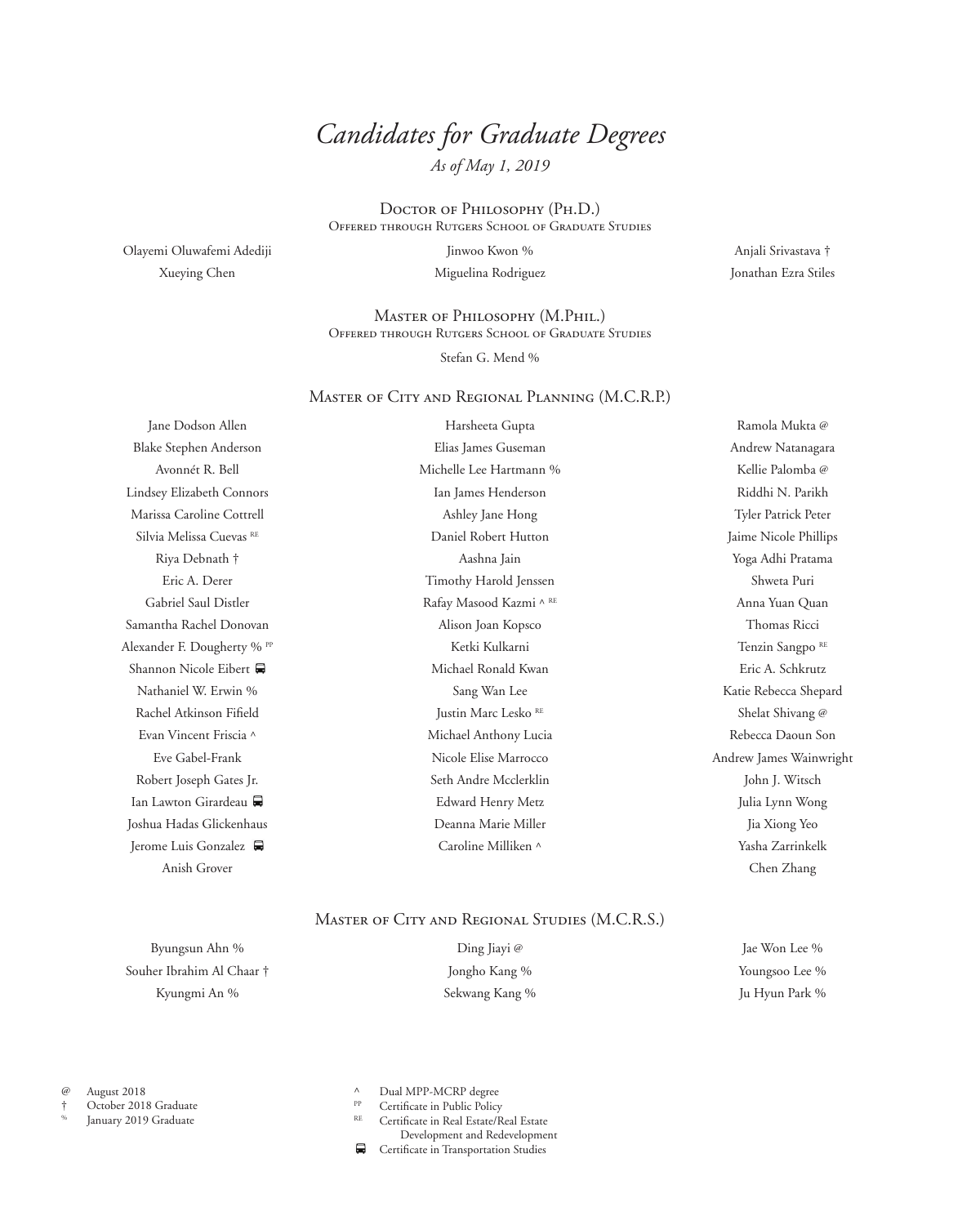# *Candidates for Graduate Degrees*

*As of May 1, 2019*

## Master of Public Policy (M.P.P.)

Genesis Del Carmen Arteta Alexander Paul Barree Rory Christopher Daly Evan Vincent Friscia ^ Michelle M. Horowitz % Fopefoluwa Olamide Idowu Vineeta Kapahi

Rafay Masood Kazmi ^ Caitlyn Jo Leiter-Mason Benjamin Aaron Levy Stephanie Claire McAlary Caroline Milliken ^ Jeehye Min Hera Mir % Emilia Anna Piziak

Daniyal Rahim @ Vanessa Ann Raymond % Yasmin Robinson % Whitney Kimball Rosenbaum Cayla Morgan Sekuler Kyle J. Sullender Waqas @

#### Master of Public Affairs and Politics (M.P.A.P.)

Tim Achstetter Halimat Feyisayo Alawode Hye Yeong An %

Hyun Ung Goh % Darmakusuma Ie % Jooyeon Jang % Yunkyung Jeong % Tae Kyung Kim % Jusang Kweon % Jiyoung Lee %

#### Executive Master of Health Administration (M.H.A.)

Ma Socorro Bersosa Calleja % Lauren E. Clementi % Rita Gyamfiwah Dwamena %

Patricia Lochard % Faith Anne Orsini %

Brian Reid Anthony Russell Rosania III % Monica Ann Younger %

## Master of Health Administration (M.H.A.)

Amaka Jennifer Amaechi Nwakaego Peace Amaechi Tamara L. Beauvil % Suzieann Omelia Bennett William Lyle Bing Marwa Hamad Chebli Daria Cojocaru % Gaibriel Neil Carpio De Guzman Jasmeen Dhillon % Hillary Maryann Esposito Steve Garcia

Ava Gerardo % Tara Ann Graham Tina Y. Huang Nidhi J. Jha Neelima Kurup Natalie Nudelman % Babajide Okesola Ebunoluwa Olaloko Esha Dharmesh Patel Monaben Patel Rupal Patel % Jacob Evan Persily

Michelle S. Ramjug % Génesis Rivera-Pomales Julia Ann Roehrich Raiqa Salam % Jagpreet Sant Maitri Divyangkumar Shah Jianna Sims Sharjeel Tai Genesis Priscilla Vega Frederick P. Weiss Zimo Yang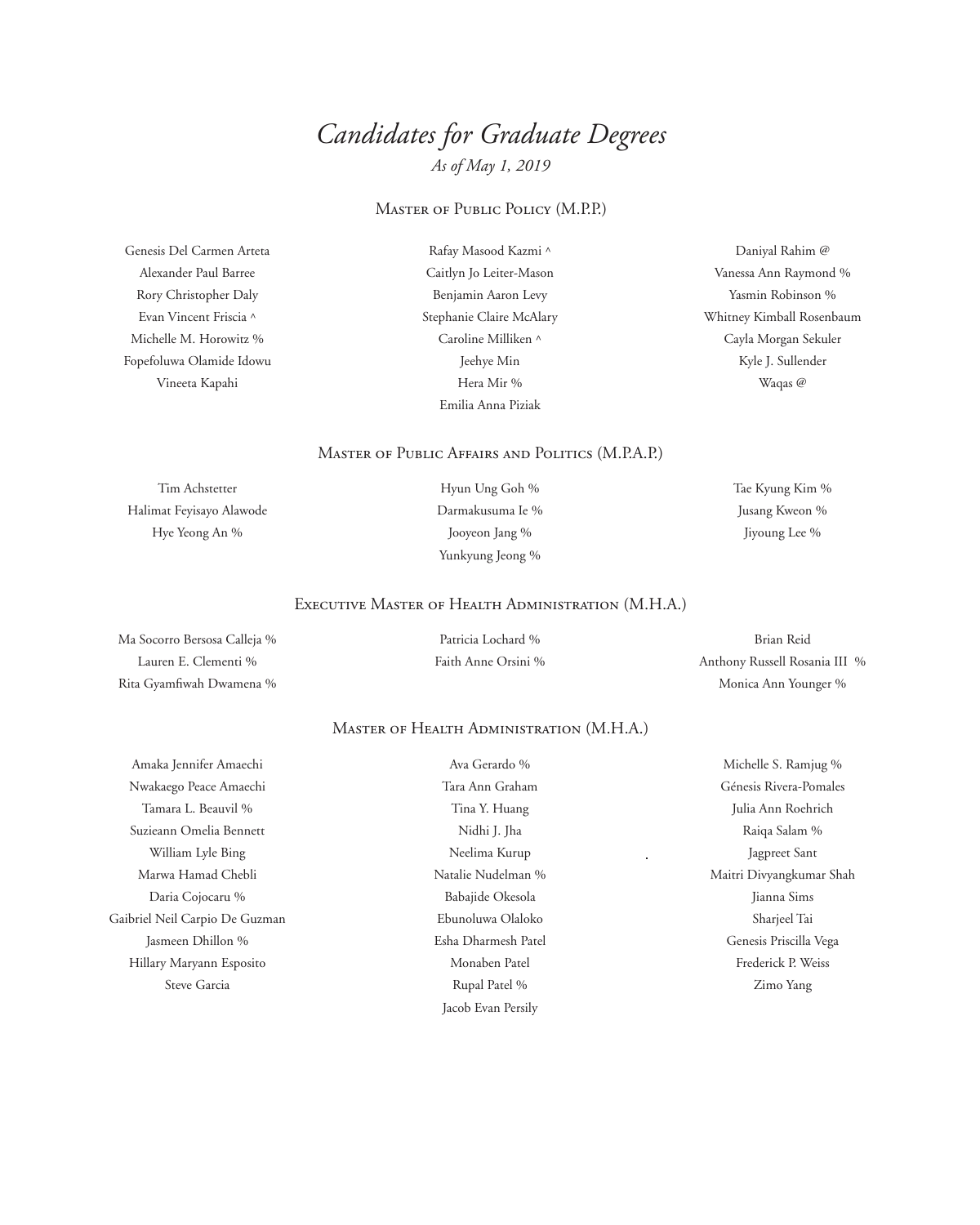### **Bachelor of Arts in Planning and Public Policy (B.A.)**

Ahmed Butt SAS \* Daniela Cevallos EJB Deanna Chhor SAS \*\* Kendra Desomma<sup>EJB \*</sup> Robert DiLeo SAS Austin Dublois EJB Brandon Espana SAS \*\*\*

Sarah Evans SAS Robert Hayes EJB \*\* CL Caitlyn Hickey + SAS \* Kakoli Kazi $\wedge$  EJB Kelsey McInerney EJB \*\*\* MCL CD Andrew Olsen SAS \*\*\* Salvatore Presti SAS \*

Mathilde Roux EJB \*\*\* SCL Quinn Ruff EJB Miranda Safir + SAS \*\*\* Abbey Saunders SAS \* IR Anthony Vicente EJB CS Kori Warren EJB \*\* CL Nina Zou SEBS \*\*\* UP

#### **Bachelor of Science in Public Policy (B.S.)**

Sara Ali ^ SAS Jacob Callahan SAS \* Kevin Donegan SAS Ike Essilfie-Obeng + SAS Kalli Faulkner SAS \* Damaris Fonseca EJB Samir Grover SAS \*\*\* Taylor Hawkins ^ EJB Sarah Hertz ^ SAS \*

Ying Ji EJB \*\*\* SCL Priya Khosla SAS \*\*\* Yuqi Liu EJB \*\* MCL Tania Londono Castrillon ^ SAS Edward Malley EJB \*\*\* MCL  $\sqrt{\sqrt{ }}$ Jessica Murray SAS \*\* Ismel Nunez SAS Shealynn O'Toole EJB

Sciatta Padmore SAS \*\* Ethan Pardun ^ EJB \* MCL Jonathan Rivera ^ EJB \* CL Leah Rozario SAS Annie Rozzo EJB \*\* Sophia Samuel SAS \*\*\* Ana Santiago EJB Sridhar Sriram SAS \*\*\* Dominique Wright EJB \*\* MCL

## **Bachelor of Science in Urban Planning & Design (B.S.)**

Arcelio Aponte EJB Danielle Blumenthal EJB \* CL CS Charie Cheng SAS Nicholas Christopoulos EJB Amanda D'Addario EJB \* CS Michael Davis + EJB June Diep SAS

Alexandra Duke EJB \* Tristan Harrison EJB \*\*\* SCI Trevor Jurkowski<sup>EJB \*</sup> Trevor Matthews EJB \*\*\* SCL Joanna Maziarz EJB \* CL CS Curtis McDaniel ^ EJB \* CL

Julio Mora +  $EJB * CS UP$ Ramon Ponce EJB \* Daniel Rodriguez SAS \* Mark Serrano EJB \*\* CS Justin Singleton + SAS \* Patrick Vanbernum + EJB \* Yingjia Zhou SAS

#### **Bachelor of Science in Health Administration (B.S.)**

Diana Adams EJB \* Oluwadamil Alabi ^ EJB \* Ashleigh Anderson SAS \*\*\* Yasmen Baidoun EJB \*\*\* MCL Lorena Batallas EJB \*\*\* SCL Dawinder Bawa<sup>EJB \*</sup> Grace Becker + EJB \*\* CL Lucas Bencivenga ^ EJB \*\* Dolicia Benjamin EJB \*\*\* SCL

Alex Bi  $\wedge$  SAS \*\* Kai Bingham EJB Mindy Bowens EJB \*\* CL Anuja Brahmbhatt SAS \*\* Caroline Capriccio EJB \*\*\* SCL Marisa Chiappini EJB \* Vaxi Chokshi + EJB \* Angelisa Cunniff SAS \*\* Komal Desai EJB

Mariama Diallo + EJB \* Leah Donoughe EJB \* Justin Ehret SAS \* Melissa Elezi SAS \*\* Bryan Eng ^ SAS \*\* Stefany Enriquez EJB \* Michael Fazio ^ EJB \* Ariana Felipe EJB Cecilia Ferreira-Gomez SAS \*

January 2019 Graduate August 2019 Graduate

\* Honors \*\* High Honors Highest Honors

R Student-Athlete

Direct Admit (EJB degree) SEBS School of Environmental and

Biological Sciences

ESG Eta Sigma Gamma Honorary

School of Arts and Sciences

 $\overrightarrow{a}$  Denotes military affiliation

University Honors Designations:<br> $\frac{cL}{cL}$  *Cum Laude* CL *Cum Laude* MCL *Magna Cum Laude* SCL *Summa Cum Laude*

 $\frac{CS}{UP}$  Community Sustainability Certificate

Urban Planning Certificate

HD Health Disparities Certificate<br>PHA/E Public Health Advocacy/Education Certificate

PHE Public Health Education Certificate PHM Public Health Management Certificate

PHP Public Health Preparedness Certificate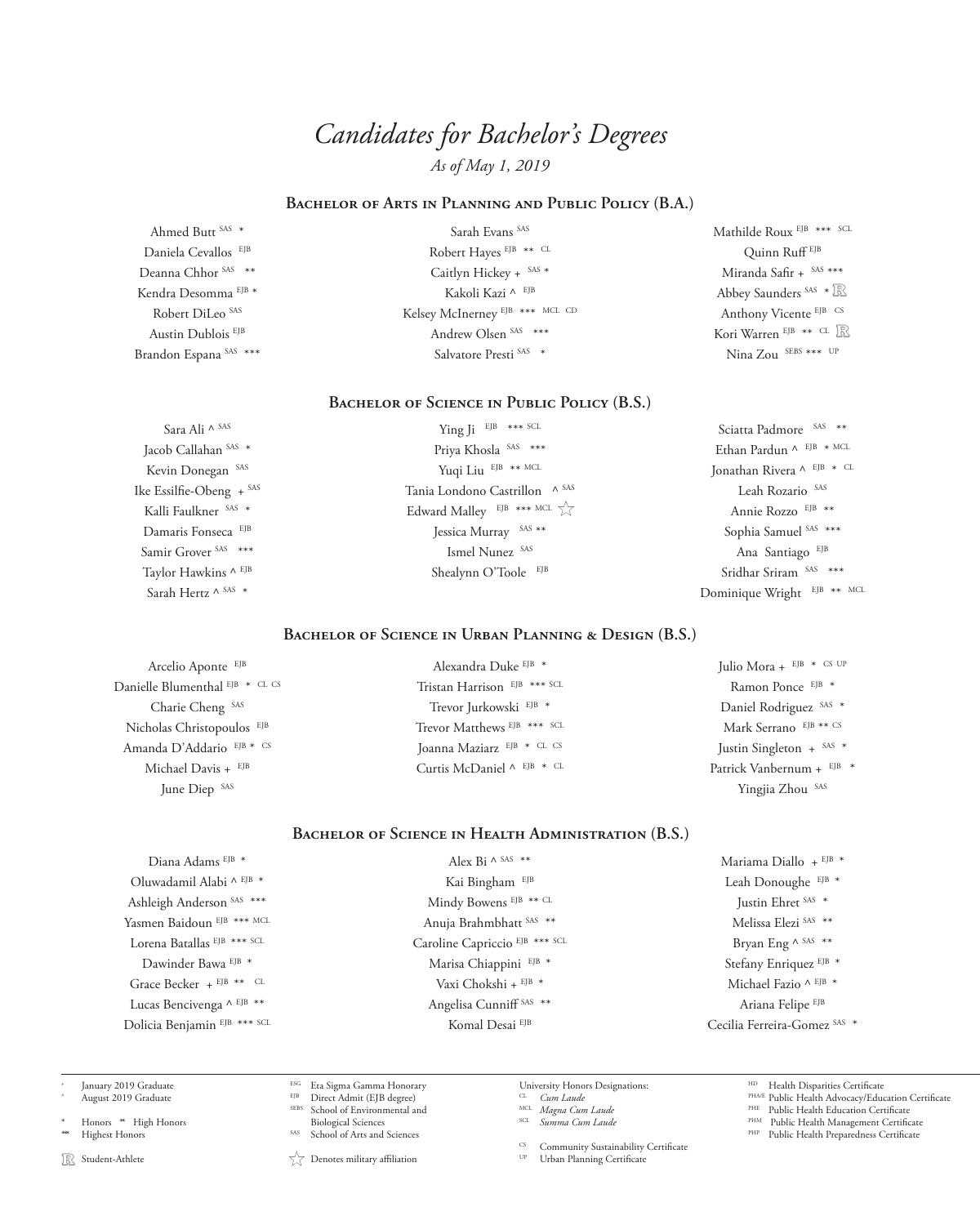## **Bachelor of Science in Health Administration (B.S.)**

Olivia Foran ^ SAS \*\* Stephon Frasier ^ EJB Stephanie Gaillot ^ SAS Casey Gallagher<sup>SAS \*\*</sup> Elizabeth Goldberg EJB \*\* Elena Goldfarb EJB \* Steffanie Haripersaud EJB \* Megan Harrison ^ EJB  $\sqrt{\atop }$ Tyler Henderson + EJB \*\* MCL Nasya Hernandez SAS \* Emily Hoang EJB \*\*\* SCL Sierra Howze EJB Sherry Huang SAS \*\*\* Isham Huq SAS \*\* Alia Ibrahim ^ EJB \* Chachoune Janvier + EJB \*\* Marin Jerro EJB \* Kenny Jiang EJB \*\*\* Oluwadamilola Jinadu SAS Safiyyah Johnson + EJB \*\*\* MCL Michael Kennedy ^ EJB \*\* Aiman Khan ^ SAS Natasha Khatri SAS \*\* Afi Kodjo EJB \*\* MCL Kelsey Konrad + EJB \* Marvin Lazemetaj ^ EJB Inyoung (Sophia) Lee + EJB \*\*\* SCL William Lokken + EJB

Yaneiry Lora ^ EJB \* Paige MacDowell ^ SAS Neha Madadi SAS Denise Maldonado ^ EJB Sanjana Mamidi ^ SAS \*\*\* Hailey Marsh SAS \* Mumtahana Meah SAS \*\*\* Jason Mendez SAS Rosiris Mendoza EJB \*\*\* CL Robyn Merz EJB \*\*\* SCL Ayesha Misra SAS \*\* Samantha Mohr ^ EJB Easha Mondal $^{\mathrm{EJB}}$  \* Kiara Montilla ^ EJB \*\* Tequrra Myers EJB Oanh Ngo + EJB \*\* CL Tysir Nixon EJB Dhana Osei-Tutu ^ EJB \* Ebunoluwa Osuntuyi ^ EJB Drashti Parekh SAS Jayati Patel EJB Julie Patel SAS \*\* Madhavi Patel  $\wedge$  SAS  $\;\ast$ Salina Patel SAS \* Darshee Patnaik EJB Jesse Penn-Bahar SAS \*\*\*

Ashley Penny SAS Patrick Peprah SAS Sabrina Perez ^ SAS Ryan Persaud + EJB \* Christina Phan SAS \* Carmen Pravia ^ EJB \* Pooja Ranadive SAS \* Amanda Rezac SAS \* Ashley Rhea +  $EJB$  \*\* CL Joseph Roldan SAS Navdeep Saini SAS Patrick Sanandres + EJB \*\* Mohammed Sayed $\wedge$  EJB Hira Shah SAS \* Sagida Shatursun EJB Michael Silvestrone SAS \*\*\* Karishma Singh SAS \*\*\* D'yiana Snead + SAS Tierra Taylor ^ EJB \*\* CL Madaline Torto ^ SAS Rohan Vasudevan ^ SAS Andrea Vazquez SAS \* Gabriel Vazquez SAS Diana Vega ^ EJB Anna Victor SAS Summera Zaheer EJB \*\*\* SCL Anna Zhang SAS \*\*\*

## **Bachelor of Science in Public Health (B.S.)**

Amna Abbasi SAS \*\* PHM ESG Celia Accardi SAS Ogechi Achu + SAS Adewumi Aderibigbe ^ SAS \*\* Nathalie Aguero ^ EJB \*\*\* SCL Annie Aguilar SAS Noor Ain  $\wedge$  sas  $\ast\ast$ Murphy Akawuaku ^ SAS Mohammed Aktar SAS \*\*\* HD

Nida Ali ^ SAS A'Adil Ali-Jenkins ^ SAS Reem Al-Turk ^ SAS Danica Amante ^ SAS Patricia Amarilla SAS \*\* Iriana Ambrose ^ SAS Saad Arif SAS \* Ghayoor Arshad + SAS Virly (Avie) Aspili SAS \* PHP ESG Mohammed Attiyeh SAS \* Rukaya Aware + EJB Annume Ayaz SAS \*\* Asseelah Azimi SAS Amy Badia ^ SAS Joseph Bajor SEBS \*\* Brian Bathan ^ SAS PHM Rebecca Beauvais SEBS \* Britnae Belcher SAS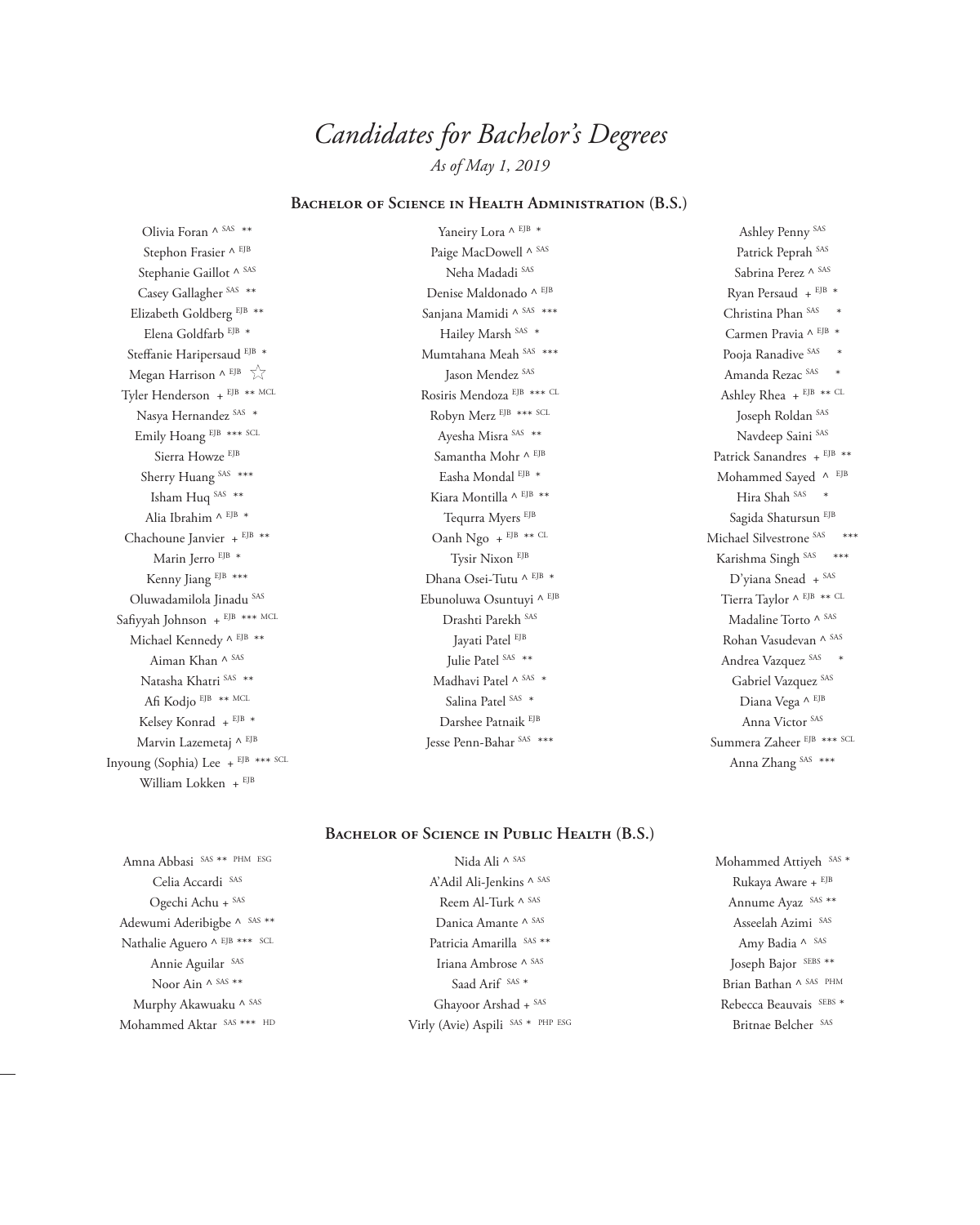## **Bachelor of Science in Public Health (B.S.)**

Brittany Bernstein SAS \* HD Miranda Bieh-Mintah + EJB Allyson Bielawski SAS \*\* PHM ESG Sarah Bilal + SAS \* Matthew Birney EJB PHP Arianna Blanchard + EJB Akua Boachie EJB PHM Claudia Boateng SAS Brooke Boden SAS \* PHP Kayla Boub EJB \*\*\* CL Nadia Boye SEBS Shriya Brahme SAS ESG Nikki Brannigan ^ SAS Alyssa Brantley EJB Taqwa Brookins SAS Khalil Brown ^ SAS Stuti Buddhadev SEBS \* PHP ESG Kylie Carrion SAS \* Jennifer Castro Eugenio EJB \*\* MCL PHA/E Emily Cataldi ^ EJB \*\*\* SCL Carol Chacon ^ SAS Prashanti Champaneri SAS \*\* Anna Chandra + SAS \*\* PHP Maidah Chaudhry EJB \* ESG Ruhma Cheema + SAS \* Grace Chu ^ SAS Ariel Chun EJB \*\* CL Michael Colley EJB Katelyn Cooney SAS Kayla Cullari + SAS Yaniv Dahan SAS Elizabeth Daniel ^ SAS Natalie DaSilva SAS \* Patricia Davis EJB \*\* MCL ESG Tanya Deepesh SAS Taylor Defeis SAS \* Zahra Denho EJB \*\* ESG Samantha Dolci SAS \*\* Sultane Dorvil ^ SAS

Bethany Dorwart SAS \*\* Bianca Douglas ^ SAS Katherine Drum EJB \*\*\* CL HD Monisesie Duncan ^ EJB Toka Elbeyali ^ SAS Sara Elhag SAS \* Wilhelm Esguerra ^ EJB \* Emily Esposito ^ SAS \* Chiamaka Ezenduka + SAS \*\*\* ESG Crystal Ezeuka ^ SAS Vincent Far SAS \* Kayla Farah SAS Alisa Fatima ^ SAS \*\* Ayesha Fayyaz SAS John Fenton ^ SAS \* Tatiana Fishchuk ^ EJB \* CL Rukiyi Florence SAS Emily Flores ^ SAS \*\* Elizabeth Franco EJB \*\*\* SCL Hannah Fryczynski SAS \* ESG Nicholas Fulginiti SAS \*\* Jasper Gates SAS Amir Gatlin-Colon SAS Olivia Gibson + SEBS Meredith Giovanelli SEBS \*\* HD Nishi Gonsalves SEBS \*\* Danielle Gordon + SAS \*\*\* John Gray SAS \*\* PHM Augustine Graziano ^ SAS Matthias Gregitis ^ SAS Dawud Hamden + SEBS Marissa Hamilton ^ EJB \* Andrew Hanna SAS \*\*\* HD Fatema Haque SAS \*\* PHP Sara Haque ^ SAS Victoria Harris SAS R Fthimnir Hassan SAS \* Michelle Hayek + SAS \*\* ESG Carly Heinlein EJB

Danielle Hermino SAS \* Tiffany Hernandez + EJB \*\* MCL Laurie Herrick ^ EJB \*\* MCL Khadeen Hewitt SAS ESG Syanne Hines SAS Amanda Hinton EJB \* HD Sophia Huang SAS \*\*\* Cody Hughes SAS \*\* Sylvia Hyeon SAS \*\* PHM ESG Chioma Ibediro SAS Chisomaga Igbokwe ^ EJB \*\* Alyssa Inghilleri SAS \*\*\* Shruti Jadhav + SAS \*\* Britny James SAS HD Saddaf Jan + SAS Mitesh Jariwala SAS \*\*\* Kera Jefferson ^ SAS Christina Jeong SAS \* Kenelly Jimenez ^ SAS Puja Jingar ^ SAS Sarah Johanek SAS \*\*\* R Helen Johns ^ EJB Claire Jung ^ EJB Payal Kadiwar SAS \* PHM Alexander Kalmikoff SAS Zainab Kapadvanjwala EJB \* PHA/E HD ESG Prabdip Kaur SAS \* Samantha Kaur ^ SAS Naana Kena SAS \*\* Krissantonia Kerr SEBS \* Nicholas Kessler SAS Safwan Khan + EJB \*\* Yunus Khan ^ SAS \* David Kim + SAS Michelle Kim + SAS Jihyun Koo + SAS Rose Kostak SAS Marlena Kotowska ^ SAS \* Alexandria Kulik SAS \*\*

- January 2019 Graduate August 2019 Graduate
- \* Honors \*\* High Honors Highest Honors
- **R** Student-Athlete
- $EJB$  Direct Admit (EJB degree)
- ESG Eta Sigma Gamma Honorary School of Environmental and Biological Sciences
	- School of Arts and Sciences

 $\sqrt{\phantom{a}}$  Denotes military affiliation

University Honors Designations:<br>CL Cum Laude

- CL *Cum Laude* MCL *Magna Cum Laude* SCL *Summa Cum Laude*
- 

Community Sustainability Certificate

- Health Disparities Certificate
- 
- 
- Public Health Preparedness Certificate
- Urban Planning Certificate
- PHA/E Public Health Advocacy/Education Certificate<br>PHE Public Health Education Certificate<br>PHM Public Health Management Certificate<br>PHM Public Health Preparedness Certificate
	-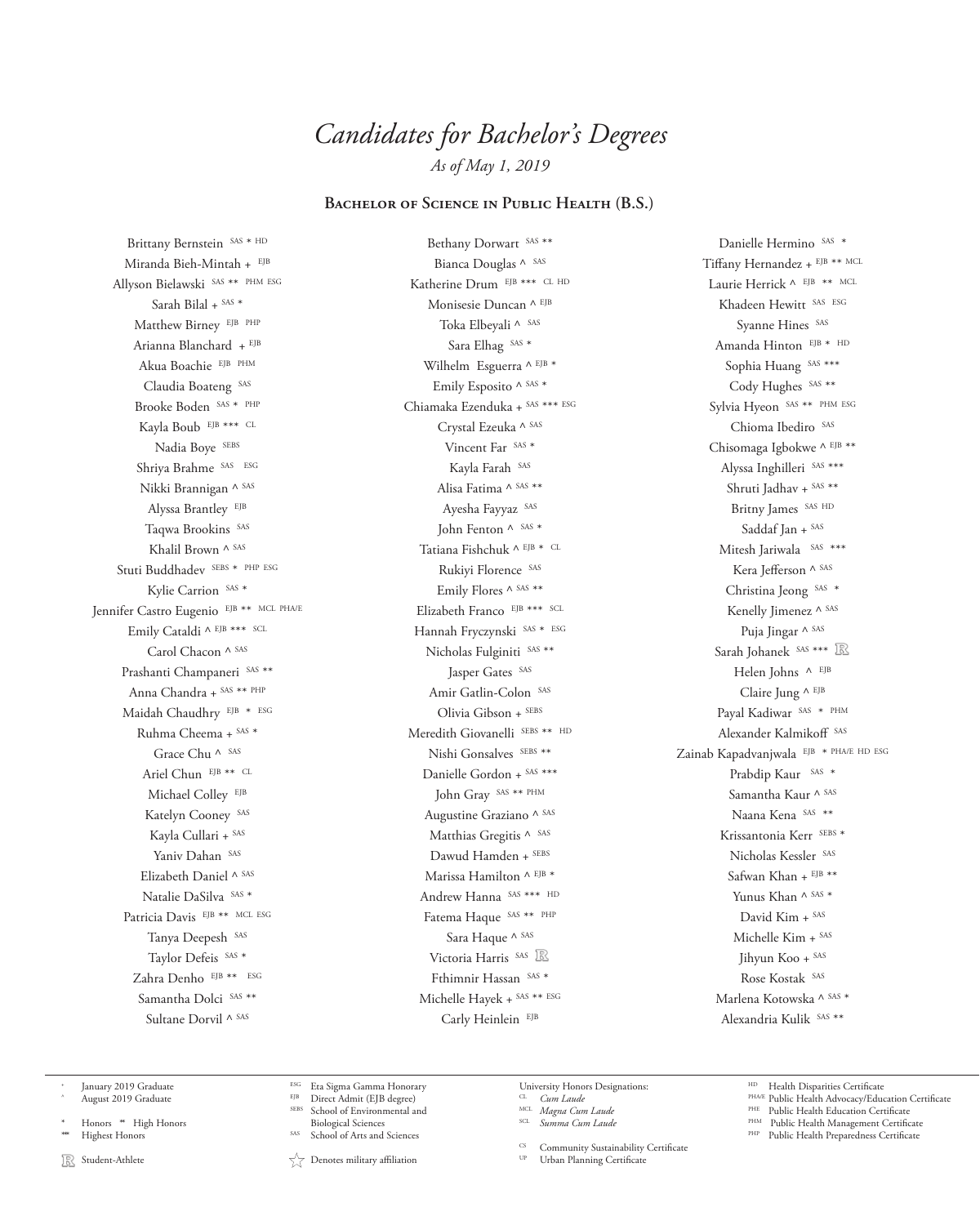## **Bachelor of Science in Public Health (B.S.)**

Henry Lahanmi SAS Ume Laila ^ SAS Amy Lauria ^ EJB Anna Lee SAS \*\* ESG Gina Lee A SAS Sharon Lee SAS \* PHA/E Regine Legrand ^ SAS Chelsea Liay SAS \* HD Claire Licata SAS \*\* Riley Link SAS \*\*\* Cindy Lira ^ SEBS \* Meghan Lloyd SAS \*\* Angela Lu + SAS \*\*\* Drew Lubber EJB \*\* MCL PHP Elysha Luciano SAS \* Janice Ly SAS Julia Magliaro SEBS \* Brianna Maida SAS Sebastian Maldonado EJB \* Ahsen Malik ^ SAS Charlene Manalaysay SEBS \*\*\* HD Aaisha Mapkar ^ EJB \*\*\* CL Katherine Marcinskowski<br/>  $\mbox{\tiny SEBS} *$ Samantha Martinez SAS Samantha Mascola ^ EJB Sherin Mathai + SAS Maithreyi Mathew SAS \* Joann Matthews + SAS Daria McClamb SAS Breanne McCormick SAS Sahbria McLetchie EJB \*\* CL Sarah Meade + EJB \* CL Natasha Medina ^ SAS ESG Erin Meixner SAS Sierra Melnick SEBS  $\sqrt{\atop }$ Gabrielle Menguito EJB \* Garrell Middleton ^ SAS Rianna Modi SAS \*\*\* Sarah Moon SEBS Ashley Morales A SAS Taylor Munro SEBS \* Jeffin Naduparambil SAS

Katie Nan EJB Dana Neigel ^ SAS \*\*\* Austin Nguyen + SAS Kimberly Nguyen SEBS \* HD Vivian Nguyen EJB Angelica Nicosia SEBS \*\* HD Domonique Noel SEBS \* HD Alexandra Nosova ^ SAS \* Christine Ogunleye SAS HD Nonye Okafor SAS \* ESG Chiamaka Onuoha ^ SEBS \*\* Stephany Ortega SAS Jessica Pallante + EJB \*\*\* SCL Bhavini Patel EJB Dave Patel EJB \*\*\* SCL ESG PHP Dev-vrat Patel SAS \*\* Hiral Patel SAS \*\* Krishna Patel SAS \* Manali Patel SAS \*\*\* Priyanka Patel SAS \*\*\* Savan Patel ^ SAS \* Abhilash Paul SAS \*\*\* Mike Payano ^ SAS Jacintha Peram EJB \* Delmy Perez SAS Sabrina Piraneque SAS \* Madison Pogarch EJB \*\* MCL R Anna Popow SAS Samantha Posada SAS PHA/E ESG Jade Potash EJB Rebecca Pytell + EJB \*\* MCL Brenna Quinn ^ SAS \*\* Andrea Quismundo EJB \*\* Zoey Ramirez ^ EJB Farah Randelia ^ SAS Zoya Rashid + SAS \* Leslie Reyes ^ SEBS \*\* ESG Ali Riad SEBS \*\* PHM Mildred Rivera ^ SAS Brionna Robinson + EJB Darren Rocker + SAS \*\* Sabeen Rokerya SEBS \*\* ESG Magdoleen Saad + SAS ESG

Sarah Sahili SAS Lyndra Sahou ^ SAS ESG Nadianie Saint Fort ^ SAS Mamadi Sajawu ^ EJB \* Luz Sandoval SAS PHP Nicole Sandoval ^ SAS Ana Santiago EJB Christian Sartain ^ SAS Sara Sayed + SEBS Lilah Schrading SAS \* HD Kristin-Leigh Schurott + EJB \*\*\* MCL PHA/E Arti Shah ^ SAS Heena Shaikh SAS \* Regina Sharp SAS \* R Layla Shatursun SAS Julia Simoes + SEBS \* Sukhpal Singh ^ SAS Mariah Smith SAS Samuel Snyder SEBS \*\*\* HD Jenna Sobieski SAS \*\* PHA/E Jennifer Soto EJB Lionel Souza ^ SAS Joseph Spinelli EJB Iliana Svechin SAS ESG Priya Thakar ^ SAS \*\* Sumy Thakaran ^ EJB Jolarys Torres ^ SAS \* Mandy Tsui SAS \* HD PHA/E ESG Alexis Turko SAS \* Caitlin Uriarte ^ SEBS ESG Jordan Uzdanovics SEBS \* Jasmin Vals ^ SAS Naadir Vasquez SAS Jaeden Velez EJB \* PHP Leah Wasserman ^ SAS \*\* Sandra Wiafe ^ SAS Suet Fung (Shirley) Wong + SAS Sakai Young EJB Maya Younker SAS \* Anna Zakusylo SAS \*\* Ummia Zaman SEBS \*\*\* Yiqin Zhou ^ SAS \*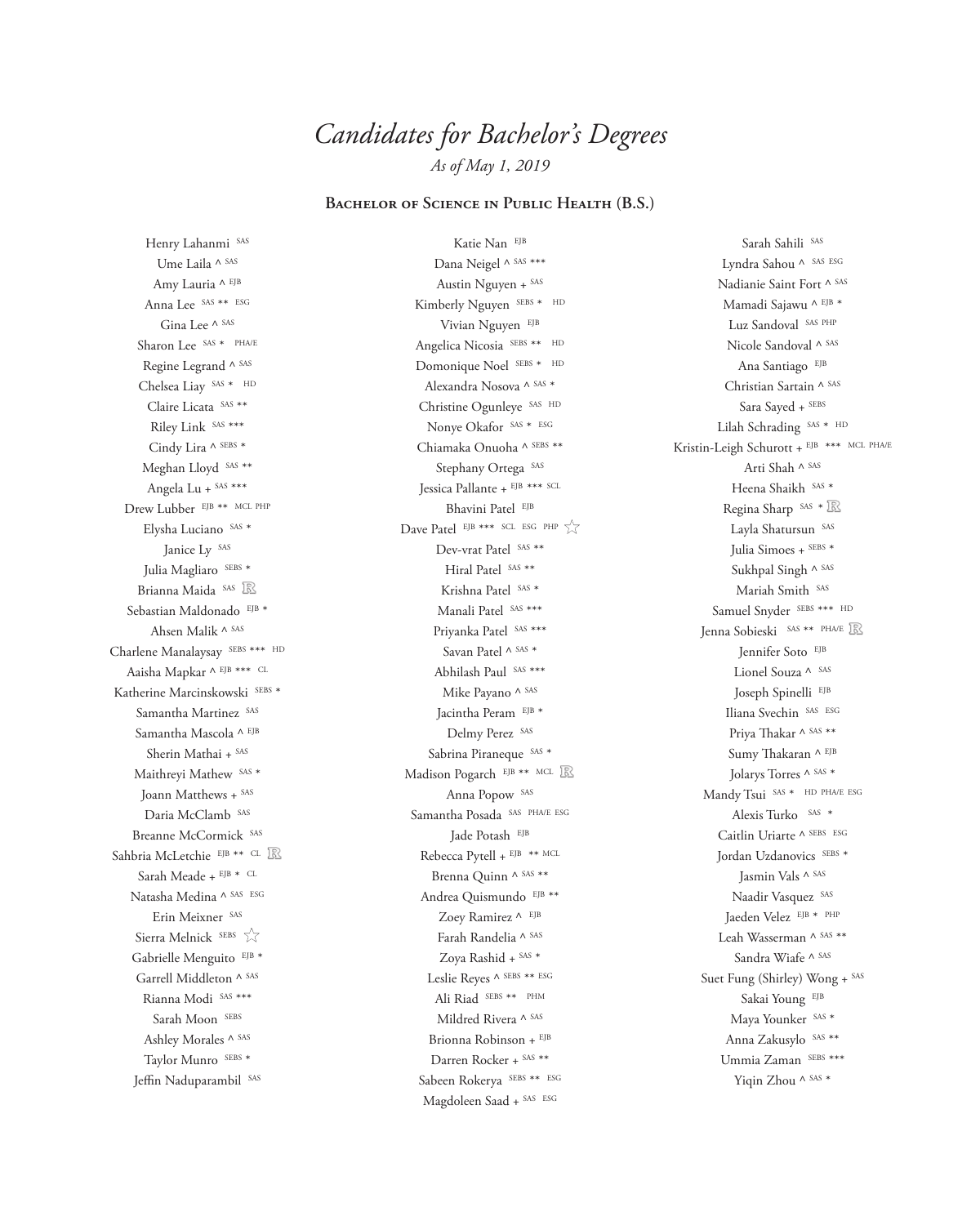## *Graduate Awards, Endowed Awards, and Fellowships, 2018-19*

**Outstanding Student Academic Achievement Awards**

*Awarded to the student in each program achieving the highest caliber of academic excellence* 

**CAITLYN JO LEITER-MASON — PUBLIC POLICY ANNA YUAN QUAN — URBAN PLANNING**

**ANTHONY RUSSELL ROSANIA III — HEALTH ADMINISTRATION**

**WOR**

**Outstanding Student Service Awards**

*Awarded to the student in each program who has demonstrated significant and positive contributions to the school and community during their time as a graduate student* 

**RAFAY MASOOD KAZMI — PUBLIC POLICY JULIA LYNN WONG — URBAN PLANNING**

**JACOB EVAN PERSILY — HEALTH ADMINISTRATION**

**Outstanding AICP Planning Student Award**

*Awarded by the American Institute of Certified Planners, the American Planning Association's professional institute, in recognition of outstanding achievement in the study of planning.* **JAIME NICOLE PHILLIPS**

**Susan S. Fainstein Distinguished Doctoral Scholarship Award**

*Awarded for outstanding scholarship and excellence in doctoral research in the tradition established by Susan S. Fainstein during her distinguished career as Graduate Director and Director of the Doctoral Program at the Bloustein School.* **JONATHAN EZRA STILES**

*\*\*\*\*\*\*\*\*\*\*\*\*\*\*\*\*\*\*\*\*\*\*\*\*\*\*\*\*\*\*\*\*\**

*The Bloustein School is grateful for the endowed scholarships that have been established due to the generosity of our donors who include alumni, parents, and friends of the school. The below list of endowed awards were established to help support graduate students throughout their program of study.*

Bloustein School Alumni Association Annual Graduate Fellowship—**Samantha Rachel Donovan, Elias Janes Guseman** New Jersey Planning Officials Annual Graduate Scholarship—**Andrew James Wainwright** Edward J. Bloustein Memorial Scholarship—**Julia Lynn Wong, Annette Ritche** Dawne and Lawrence B. Burrows Endowed Graduate Fellowship in Planning and Public Policy—**Silvia Melissa Cuevas** Dr. Robert A. Catlin Annual Graduate Fellowship—**Fopefoluwa Olamide Idowu** Isadore Candeub Endowed Graduate Fellowship in Planning—**Rebecca Daoun Son** B. Budd Chavooshian Endowed Memorial Fellowship—**Deanna Marie Miller** Peter C. Cosier IV Environmental Fellowship—**Andrew Natanagara** Bob Cotter City Kid Endowed Graduate Scholarship in Planning—**Jacob Agyekum-Kusi** Walter C. Evans Annual Graduate Fellowship in Planning—**Yasha Zarrinkelk** Christiana R. Foglio Annual Graduate Fellowship in Planning—**Nicole Elise Marrocco**  Hon. Patricia Juliano Memorial Scholarship—**Emilia Anna Piziak** Susan Kirk Foundation Endowed Scholarship—**Jaime Nicole Phillips** Dr. Donald A. Krueckeberg Memorial Scholarship—**Maia de la Calle** Jennifer S. Lightner Memorial Scholarship—**Ian James Henderson, Tyler Patrick Peter** Harold H. Martin Endowed Fellowship—**Whitney Kimball Rosenbaum** Brandon M. Poli Memorial Scholarship—**Gabriel Saul Distler** Mortensen/Voorhees Prize for Achievement in Transportation Studies— **Shannon Nicole Eibert**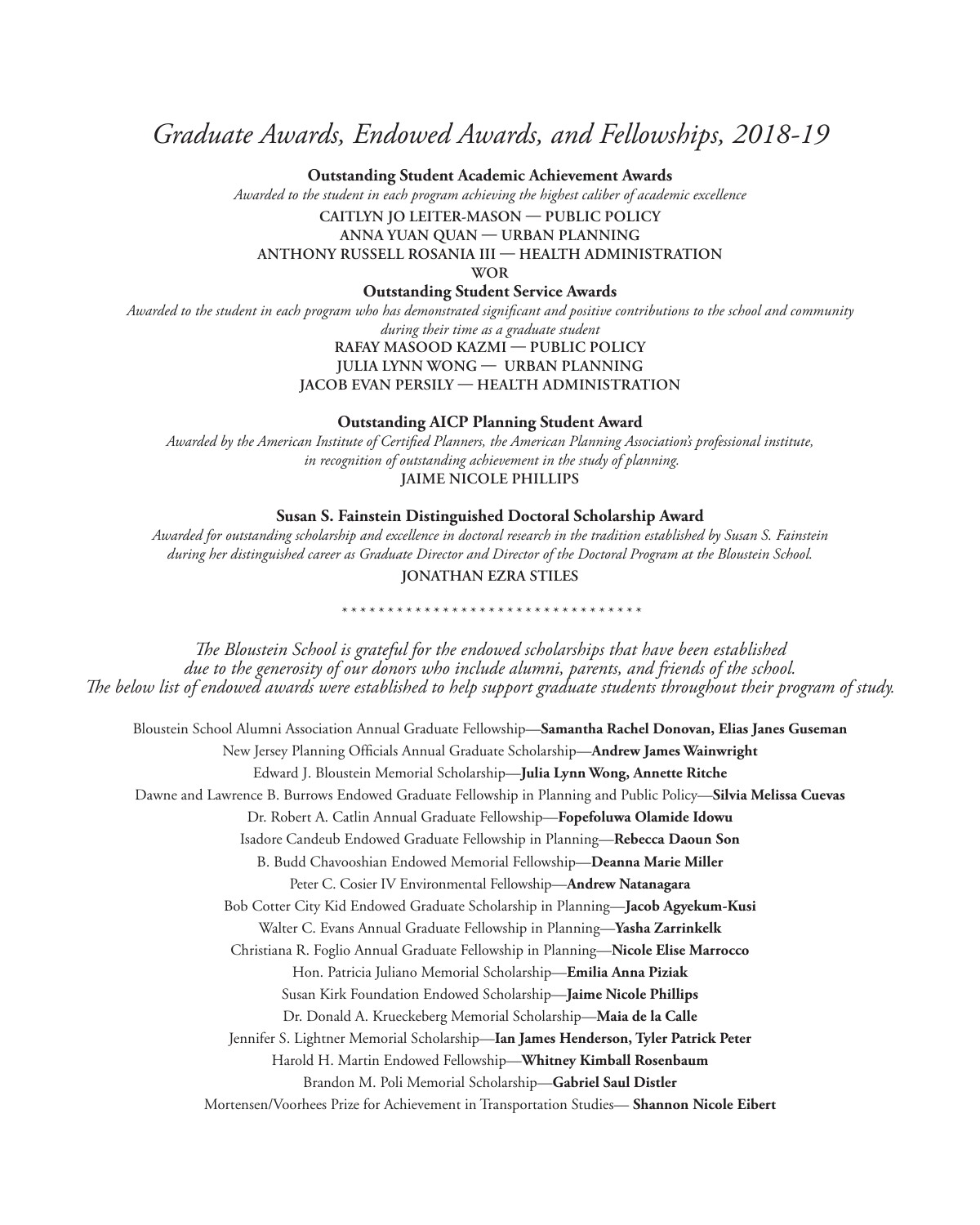## *Undergraduate Awards and Fellowships, 2018-19*

## **Sydney and Mildred Greenberg Memorial Award**

*Presented to a graduating senior, from any Bloustein School major, who has achieved the highest scholastic honors at the Bloustein School.*  **SOPHIA HUANG — PUBLIC HEALTH**

#### **Miriam Barker Endowed Memorial Undergraduate Student Achievement Award**

*Presented to a graduating senior, from any Bloustein School major, who demonstrates exceptional academic and community service achievement and contributions to the greater good*.

**PRIYANKA PATEL — PUBLIC HEALTH**

## **Governor James J. Florio Undergraduate Public Service Award**

*The Bloustein School is pleased to have on its faculty former New Jersey Governor James J. Florio who—like the namesake of our school, former Rutgers President Edward J. Bloustein—dedicated his life to public service and civic engagement. The Gov. James J. Florio Undergraduate Public Service Award at the Bloustein School seeks to honor an undergraduate who has embodied both the school's, and Gov. Florio's, public service ethic and whose contributions and accomplishments—whether seeking to initiate change, improve services to the public, or contribute to the communities in which they live—serve as a model and inspiration for others in their dedication to excellence.* **MAYA YOUNKER — PUBLIC HEALTH**

#### **Mary Ann and Steven J. Allard Fellowship in Public Health**

*This fellowship is for outstanding non-traditional students, including veterans making the transition from military service to the classroom, returning adults whose formal education has been interrupted and post-baccalaureate students pursuing a public health undergraduate degree or major, who have demonstrated a personal commitment and/or outstanding academic potential in pursuit of studies in public health at the* 

*Bloustein School.*

## **DAVE PATEL, SAMANTHA POSADA**

## **Ralph W. Voorhees Fellowship Program in Public Service**

*The Ralph W. Voorhees Program in Public Service awards fellowships to undergraduate students from any major in any school at Rutgers University. Selected students work on a community based research project during the Fall term as a class in partnership with a community organization. Fellows meet weekly during class time to work on the project, build skills, reflect on community experiences, and meet community leaders from New Jersey and beyond.*

**RILEY LINK, CURTIS MCDANIEL, DANIEL RODRIGUEZ, SABEEN ROKERYA**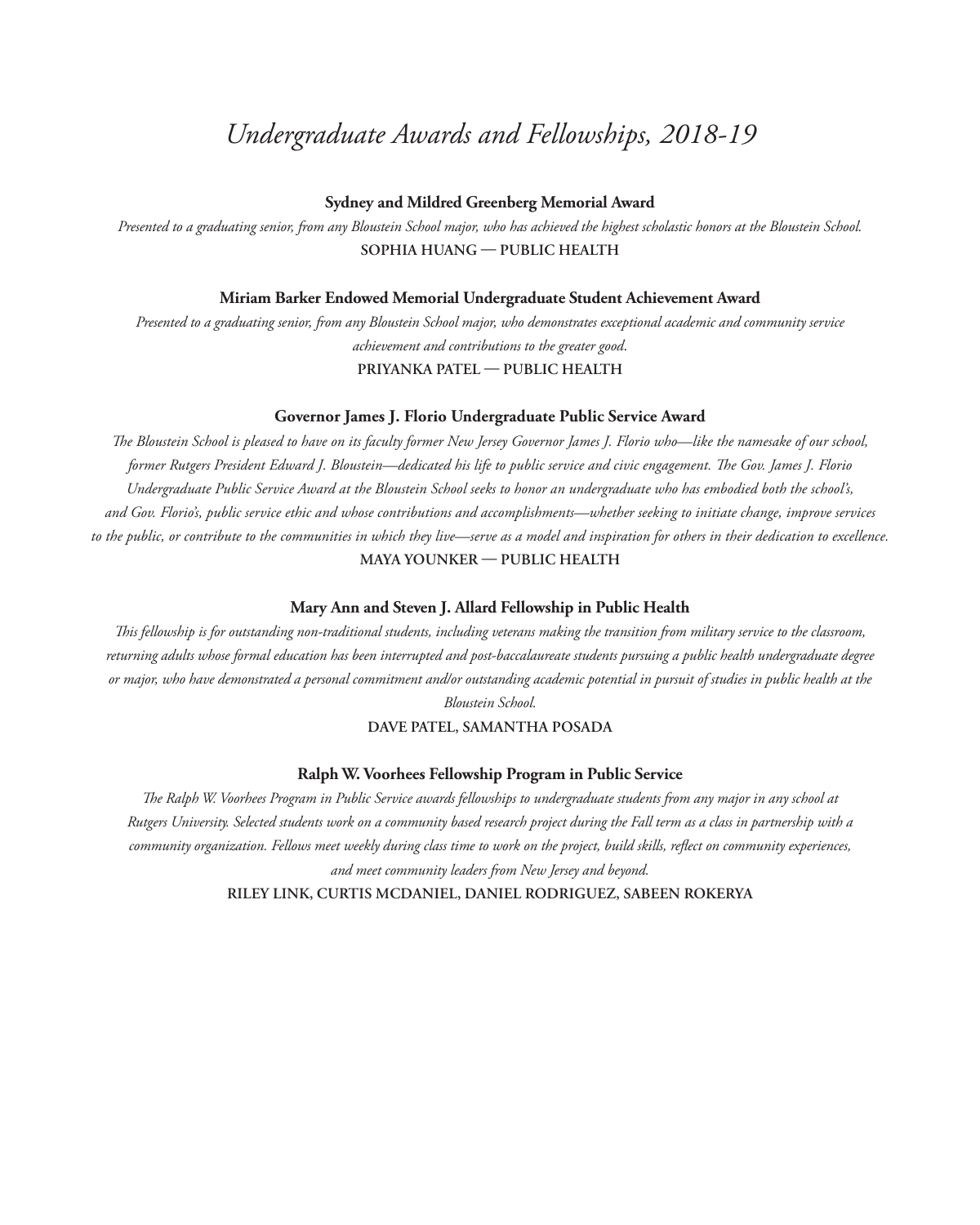## *Commencement Pageantry and Color and The Academic Costume*

The wearing of academic dress dates back to the early days of the oldest universities in the world. In the American Council on Education's book entitled *American Universities and Colleges*, it is suggested that "Gowns may have been counted necessary for warmth in the unheated buildings frequented by medieval scholars. Hoods seem to have served to cover the tonsured head. . . ."

Throughout the years, European universities have continued to show great diversity in their academic dress. When American universities decided to adopt academic dress, however, they immediately established a code of regulations that today is followed by almost all American institutions. The establishment of this code has made it possible to distinguish between the Bachelors, Masters, and Doctors, and, at the same time, recognize the university that has conferred the degree.

**Gowns:** The gown for the Bachelor's degree, designed to be worn closed, has pointed sleeves. Graduates of the School of Environmental and Biological Sciences traditionally wear green academic robes, symbolizing the agricultural and environmental elements of the college's mission. The Master's gown, worn open or closed, has oblong sleeves, the front part of which frequently is cut away at the elbow. The Doctor's gown has bell-shaped sleeves. It is worn open or closed. Cotton poplin or similar material is used for the Master's degree, and rayon or silk ribbed material is used for the Doctor's degree.

**Trimmings:** Gowns for the Bachelor's or Master's degrees are untrimmed. For the Doctor's degree, the gown is faced down the front with black velvet; three bars of velvet are used across the sleeves. These facings and crossbars may be of velvet of the color distinctive of the disciplines to which the degree pertains, thus agreeing in color with the binding or edging of the hood appropriate to the particular doctor's degree in every instance.

**Hoods:** The length of the hood worn for the Bachelor's degree must be three feet, for the Master's degree three and one-half feet, and for the Doctor's degree, four feet. The hood worn for the doctor's degree only shall have panels at the sides. All hoods are lined in silk in the academic color or colors of the institution conferring the degree. If the institution has more than one color, the colors are shown in divisions using chevrons. The binding or edge of the hood is usually made of velvet in the color designating the subject in which the degree was granted.

Below is a list of some of the colors as prescribed by the Intercollegiate Code for the binding of the graduate hood:

| Arts, Letters, Humanities                             | White      | Medicine                                    | Green        |
|-------------------------------------------------------|------------|---------------------------------------------|--------------|
| <b>Business Administration, Health Administration</b> | Drab (Tan) | Music                                       | Pink         |
| Economics                                             | Copper     | Nursing                                     | Apricot      |
| Education                                             | Light Blue | Pharmacy                                    | Olive Green  |
| Engineering                                           | Orange     | Philosophy                                  | Blue         |
| Fine Arts, Architecture, Urban Planning               | Brown      | Public Health                               | Salmon Pink  |
| Law                                                   | Purple     | <b>Public Administration, Public Policy</b> | Peacock Blue |

The color or colors of the lining of the hood for the nine colonial colleges are: **scarlet, Rutgers**; crimson, Harvard; green-gold-silver, William and Mary; blue, Yale; redblue, Pennsylvania; orange-black, Princeton; light blue-white, Columbia; brown, Brown; and green-white, Dartmouth.

**Caps:** Black mortarboards or soft hats are worn for all degrees. The gold tassel signifies a Doctorate.

Gonfalon: The gonfalon is a heraldic flag or banner, often pointed, swallow-tailed, or with several streamers, and suspended from a crossbar. It is displayed at the head of all formal school processions. Founded in 1992 as the School of Planning and Public Policy, the gonfalon represents the Bloustein School's original graduate-level disciplines of urban planning (brown) and public policy (peacock blue). These colors frame a central stripe of Rutgers Scarlet. Displayed at the top, surrounded by the name of the school, is a representation of the Civic Square Building, which was built in 1995 as the home of the Bloustein School. This year (2019) marks the first year the school graduates a third graduate level discipline, health administration (drab). All three colors are represented in the celebratory pom poms presented to all members of the graduating class.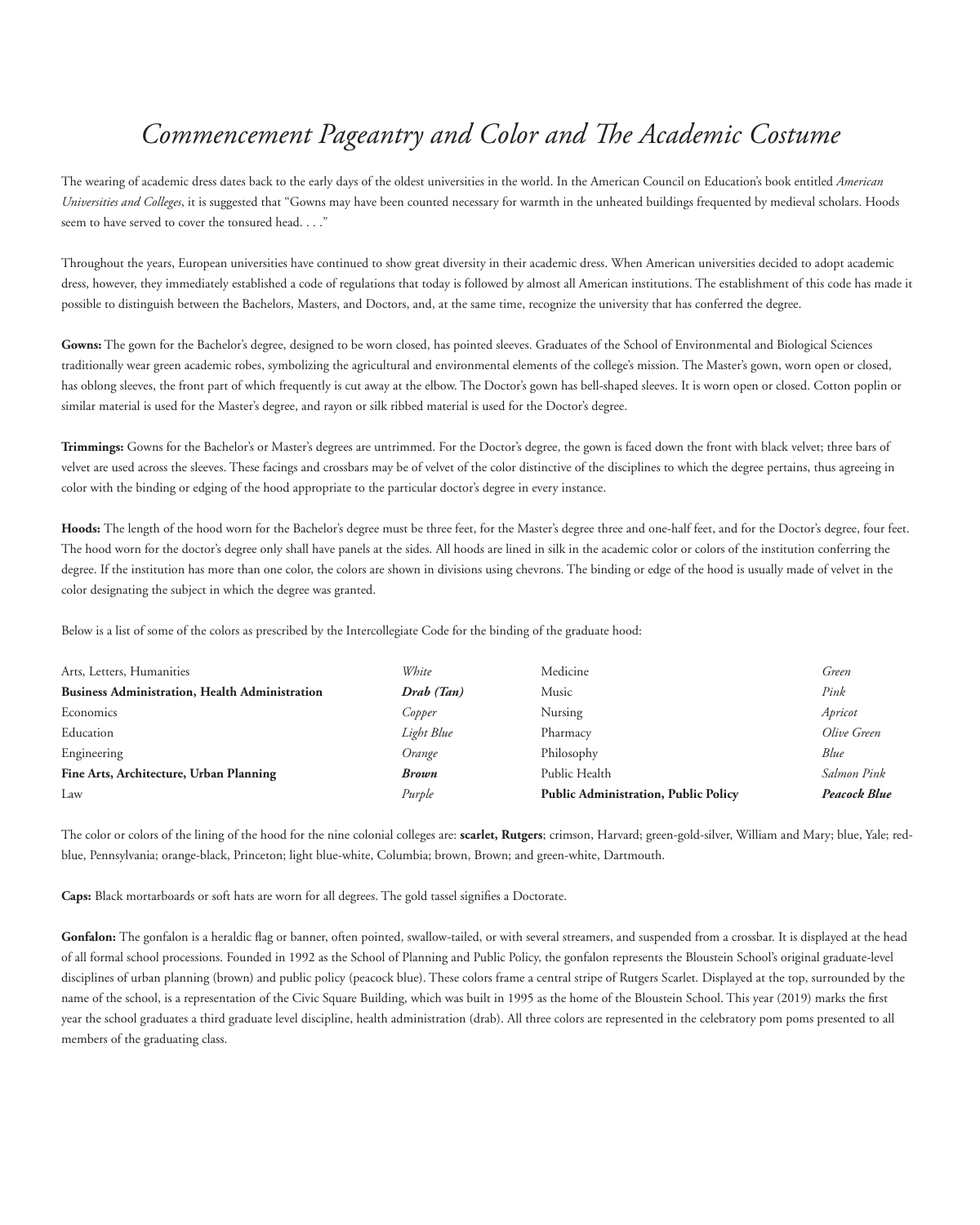#### **PUBLISHED BOOKS**

*In addition to dozens of journal articles, approximately 175 reports, chapters, and reviews, and hundreds of presentations, the following books were published by members of the Bloustein School faculty and staff in 2018-19.*

**Michael R. Greenberg**. *Siting Noxious Facilities*. NY, Routledge Press. 2018.

#### **GRANTS**

*Members of the Bloustein School faculty and staff have been the recipients of prestigious awards and research grants totaling over \$21 million in 2018-19.*

**Karen Alexander** is the principal investigator for an award of \$149,999 from New Jersey Transit Corporation for the *Project 805220 FTA Continuation*.

**Clinton Andrews** is the principal investigator for an award of \$946,003 from the State of New Jersey Board of Public Utilities for the *Clean Energy Evaluation and Market Assessment* project. He is also the recipient of an award of \$88,000 from the State of New Jersey Board of Public Utilities for the *Energy Storage Analysis Project*

**Charles Brown** is the principal investigator for an award of \$1,300,000 from the State of New Jersey Department of Transportation for the *New Jersey Bicycle and Pedestrian Resource Center*.

**Melody Bundy** is the principal investigator for an award of \$14,996 from Goodwill NYNJ for the *Pre-Employment Transition Services* project.

**Jon Carnegie** is the principal investigator for an award of \$89,373 from the State of New Jersey Department of Transportation for the *Defining the Hudson Bergen Light Rail Catchment Area* project.

**Henry Coleman** is the principal investigator for an award of \$194,154 from the State of New Jersey Department of Human Services for the *Elder Economic Security Standard Index Update.*

**Deva Deka** is the principal investigator for an award of \$51,326 from the State of New Jersey Department of Transportation for the *Analysis of Local Bus Markets*  project.

**Stephanie DiPetrillo** is the principal investigator for an award of \$245,000 from the New Jersey Transit Corporation for the *Transit Oriented Development Newsletter 2019-20* project.

**Frank Felder** is the principal investigator for an award of \$104,996 from Ramboll for the *Wind Integration* project. He is also the recipient of an award of \$85,890 from the National Science Foundation for the *Collaborative Research Modeling Strategic Regulators in Network Infrastructure*.

**Michael R. Greenberg** is the principal investigator for an award of \$194,794 from Vanderbilt University for the continuation of the *Consortium for Risk Evaluation with Stakeholder Participation (CRESP)* project

**Laurie Harrington** is the principal investigator for an award of \$134,528 from The Henry H. Kessler Foundation for the *Signature Employment Grant* project.

**Jeanne Herb** is the principal investigator for an award of \$54,155 from the National Fish and Wildlife Foundation for the *Survey of Organizations Engaged in Delaware River Watershed Conservation*. She is also the recipient of an award of \$49,720 from the State of New Jersey Department of Environmental Protection for the *Coastal Zone Management* project.

**Louis Hoffman** is the principal investigator for an award of \$50,000 from the Community Foundation of NJ for the *Senior Mobility and Resource Training* project.

**William Irving** is the principal investigator for an award of \$16,200 from the New Jersey Banking Association for the *Impact Analysis of New Jersey Banking Industry*.

**Michael Lahr** is the principal investigator for an award of \$85,250 from PSE&G for the *Economic Impact Analysis of Construction Expenditures for PSEG*. He is also the recipient of an award of \$66,824 from Gabel Associates, Inc. for the project **Economic Impacts of Offshore Wind Development**. He is also the recipient of an award of \$46,500 from New Jersey American Water Company, Inc. for the *Economic Impacts of New Jersey American Water's Operations in New Jersey*.

**David Listokin** is the principal investigator for an award of \$40,000 from the Department of the Interior National Park Service for the *Evaluation of Federal Historic Tax Credits*.

**Marc Pfeiffer** is the principal investigator for several grant awards from New Jersey government organizations. He received a New Jersey Department of Education award for \$108,000 to serve as the Department's Chief Accountability Office to *monitor compliance with transition plans of school districts* that are exiting state supervision; an award of \$15,600 to work with the Joint Purchasing Council of the New Jersey Council of County Colleges to *develop a procurement manual for the state's county colleges*; an award of \$60,000 to assist the New Jersey Board of Public Utilities to study *issues involved in government contracting for and financing of community microgrids*, as part of a State Energy Program grant from the U.S. Department of Energy; and continued working with the New Jersey Municipal Excess Liability Joint Insurance Fund to *conduct various studies related to technology management challenges of local government agencies*.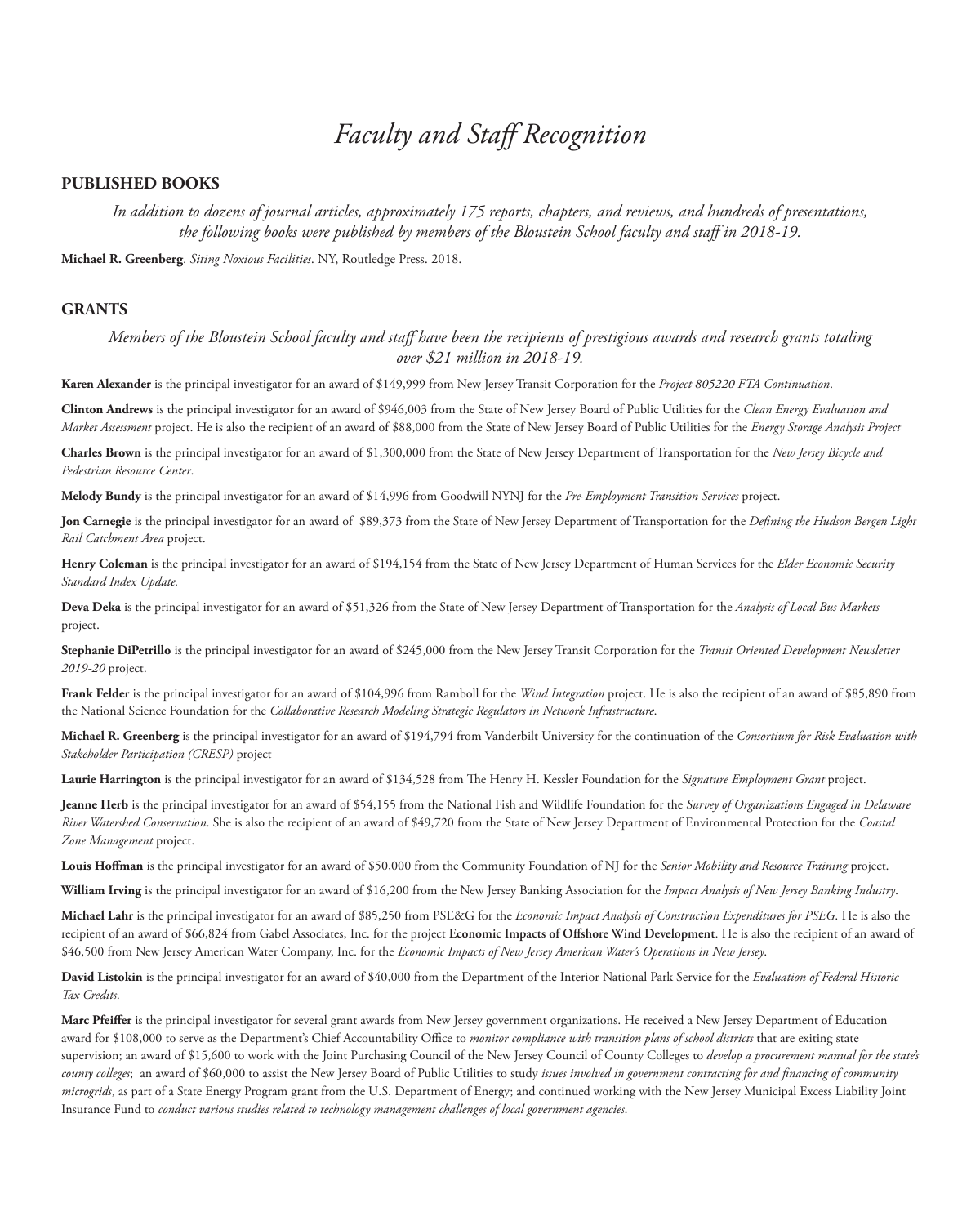**Miriam Salerno** is the principal investigator for an award of \$242,722 from the County of Middlesex for the *Public Involvement Support for the Middlesex County POET* project. She is also the recipient of \$124,218 from the North Jersey Transportation Planning Authority for the *Innovations in Public Outreach Support* project.

**Dona Schneider** is the principal investigator for an award of \$1,014,481 from the State of New Jersey Department of Health for the *NJ HIV/AIDS Coordination of Prevention & Care Planning & Capacity Development Initiative*.

**Billy Terry** is the principal investigator for an award of \$5,000,000 from the US Department of Transportation National Transit Research Consortium for the *National Transit Institute*.

**Leigh Ann Von Hagen** is the principal investigator for an award of \$1,200,000 from the State of New Jersey Department of Transportation for the *New Jersey Safe Routes*  to School Resource Center project. She is also the recipient awards of \$29,500 and \$17,099 from the State of New Jersey Division of Law and Public Safety/Division of Highway Traffic Safety for the *Teaching Children Pedestrian and Bicycle Safety* and *Security and Crossing Guard Training* projects.

**Carl Van Horn** is the is the principal investigator for an award of \$2,400,000 from the State of New Jersey Department of Labor and Workforce Development for the *NJ Labor and Workforce Development* project. He is also the recipient of an award of \$150,000 from Middlesex County for the *Middlesex County Economic Project*.

**Nancy Wolff** is the principal investigator for awards of \$1,833,963 and \$1,824,896 from the State of New Jersey Department of Human Services for the *New Jersey Substance Abuse Monitoring System* project. She is also the recipient of an award of \$240,693 from the State of New Jersey Department of Health for the *New Jersey Birth Defects/Autism project*; \$205,368 and \$200,160 from the State of New Jersey Department of Human Services for the *Intoxicated Driving Program* and the *New Jersey Behavioral Risk Factor Survey*; \$202,616 from the State of New Jersey Department of Education for the *New Jersey Department of Education Parent Survey*; \$85,386 from the U.S. Department of Veterans Affairs for the *Mindfulness Based Cognitive Therapy for the Prevention of Suicide in Military Veterans* project; and over \$250,000 from the states of Michigan, New York, Connecticut, Virginia, North Dakota and Arkansas for the *Pregnancy Risk Assessment Monitoring System (PRAMS)* projects.

#### **APPOINTMENTS, AWARDS AND HONORS**

**Francis Barchi** and **Michael Smart** were recently promoted to Associate Professors with tenure. Dr. Barchi's research focuses on three aspects of global health: genderbased violence and women's health in sub-Saharan Africa, capacity-building in bioethics in low and middle-income countries, and ethical issues in international research. Dr. Smart's research focuses on economic and built-environment factors as well as social networks that influence travel decisions. He has recently been exploring the ways in which social networks embedded in particular neighborhoods of affinity influence the activity patterns of those who live in those neighborhoods.

**Joel C. Cantor**, Distinguished Professor of Public Policy and Director of the Center for State Health Policy was elected as a member of the National Academy of Social Insurance, the nation's premiere network of experts on social insurance programs. This appointment acknowledges the importance of Dr. Cantor's work on the regulation of health insurance markets, the impact of the Affordable Care Act, and the financing and delivery of Medicaid services.

University Professor **Raphael J. Caprio**, Distinguished Professor **Carl Van Horn**, and Senior Policy Fellow **Marc Pfeiffer** were named to the *InsiderNJ*: Top 100 New Jersey Policymakers in 2018.

Professor of Public Policy **Jocelyn Elise Crowley** is the recipient of the *2018 Leslie A Whittington Excellence in Teaching Award* bestowed by the Network of Schools of Public Policy, Affairs, and Administration (NASPAA), which recognizes faculty members at NASPAA institutions who make outstanding contributions to public service education through excellence in teaching over a sustained period of time. (October 2018). Her 2018 book, *Gray Divorce: What We Lose and Gain from Mid-Life Splits*, was nominated for the 2019 William J. Goode Book Award from the Family Section of the American Sociological Association, the 2019 Mirra Komarovsky Book Award by the Eastern Sociological Society, and the 2019 Sociology of Sex and Gender Distinguished Award by the Sociology of Sex and Gender Section of the American Sociological Association.

**Frank A. Felder**, Research Professor and Director of the Bloustein School's Center for Energy, Economic and Environmental Policy, was appointed Director of the Rutgers Energy Institute (REI) in August 2018. REI integrates Rutgers' expertise in science, engineering, economics, and policy, putting it at the forefront of alternative energy research. Its mission is to foster both fundamental and applied scientific research and policy components to develop sustainable energy production compatible with economic growth and environmental vitality. Dr. Felder was also named Program Director for the Bloustein School's new Master of Public Informatics program, which will begin admitting students in September 2019.

**Hon. James J. Florio**, New Jersey's 49th governor and a Senior Policy Fellow at the Bloustein School, was the recipient of New Jersey Future's *2018 Cary Edwards Leadership Award*, in honor of his 45 years of public service to the citizens of New Jersey. The award recognizes individuals who have an outstanding commitment to improving the quality of life and promoting smart growth in New Jersey through sustainable land-use policy and practice. (June 2018).

**Michael R. Greenberg**, Distinguished Professor was named the *2019 recipient of the University's Daniel Gorenstein Memorial Award*. The Daniel Gorenstein Memorial Award was established in 1993 by the family, friends, and colleagues of Professor Daniel Gorenstein to commemorate his innovative mathematical research, his skillful and enthusiastic exposition of his field, and his wise and devoted service to Rutgers University. The award was first presented in 1994 and is given each year to a Rutgers University faculty member noted for both outstanding scholarly achievement and exceptional service to the University. Dr. Greenberg is the 26th recipient of this award.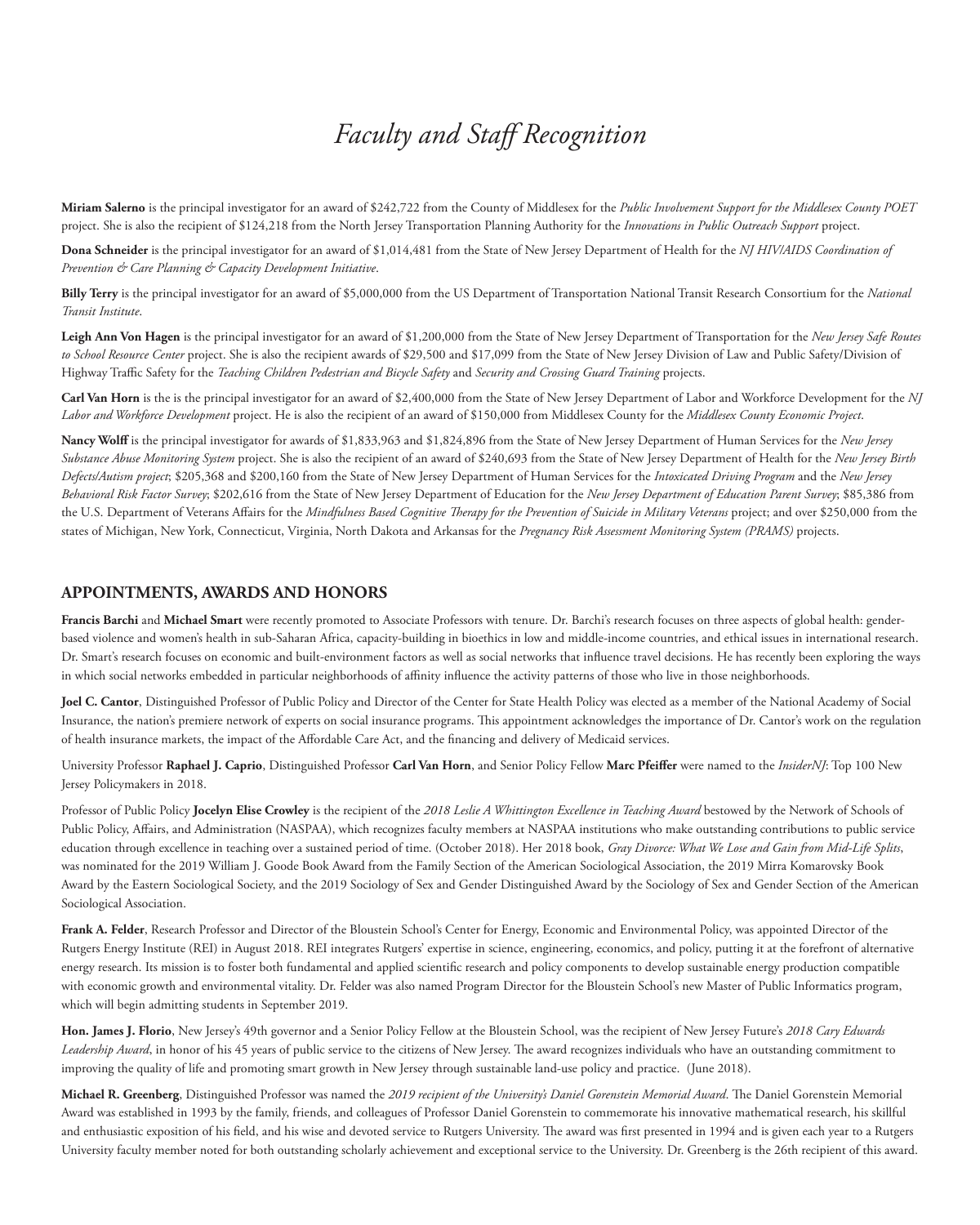Professor **Radha Jagannathan** was awarded the *Rutgers School of Graduate Studies Graduate Teaching and Mentoring Award*. The award recognizes demonstrated excellence in graduate teaching and mentoring, including integration of research and teaching, quality and extent of preparation, excellence in all aspects of the teacherstudent relationship, and extension of effects beyond the classroom.

**Stephen K. Jones, LFACHE**, Executive in Residence in Health Administration, is the recipient of the American College of Healthcare Executives *Lifetime Achievement Regent's Award*, in recognition of significant contributions toward the achievement of the advancement of healthcare management excellence. (January 2019).

**Michael L. Lahr**, Research Professor and Director of the Rutgers Economic Advisory Service, was installed as Research Fellow of the Southern Regional Science Association (SRSA). He was the only nominee for 2019. Individuals with particularly outstanding records of scholarship and/or service to the SRSA in the advancement of regional analysis and related fields of study may be elected as Fellows of the Association by the Executive Council. The position of Fellow is an honorary position of the Association in recognition of the achievements and contributions of the selected individuals. He was the keynote speaker at the 12th AERUS Conference (Applied Economics, Regional and Urban Studies), at The University of Illinois at Urban-Chanpaign in April, where he discussed "Beyond LQs: Estimating the Intraregional Supply's Share of Local Demand via WIOD." Dr. Lahr was also elected to serve a 3-year term as editor of the journal *Economic Systems Research*.

**Karen W. Lowrie**, Associate Director for the Environmental Analysis and Communications Group and managing editor of the *Journal of Planning Education and Research*, was one of two recipients of the *2018 Richard J. Burk Outstanding Service Award* at the Society for Risk Analysis (SRA) Annual Meeting. The award is granted in recognition of extraordinary service to the Society that deserves special recognition.

**Robert B. Noland**, Distinguished Professor and Director of the Alan M. Voorhees Transportation Center, was appointed an Adjunct Professor at the School of Economics and Management, Beijing Jiaotong University. He was also the VIP speaker at the 18th Chinese Overseas Transportation Association International Conference of Transportation Professionals in Beijing, July 2018 and was appointed to the Editorial Board of Transport Findings and to as Associate Editor (ex-officio) for Transportation Research Interdisciplinary Perspectives.

Professor **Frank Popper** will speak on *Presidential Commissions as National Literature* in June 2019 in a panel on presidential commissions at a conference on American Political History at Purdue University.

Professor **Ronald Quincy** was appointed to the newly-established five-member Puerto Rico Public Health Trust Advisory Committee to serve as an ally working with partners in the public and private sector to identify and implement evidence-based and community-led solutions in the public health sector

Professor **William R. Rodgers, III** presented the Commencement Address at the 33rd Commencement Exercises of Sussex County Community College on May 15, 2019. He is serving as an Adjunct Economics Professor at the The New School for Social Research and as a Senior Fellow at the Schwartz Center for Economic Policy.

Assistant Professor **Mi Shih** and Assistant Professor of Practice **Juan Ayala** are corecipient of the Bloustein School's *2019 Jerome G. Rose Teaching Excellence Award*. Presented annually to full-time faculty member(s) committed to quality teaching, recipients are nominated by faculty and graduate students from both the Urban Planning and Public Policy Masters programs at the Bloustein School. Dr. Shih is honored for her rigor and passion for teaching and student achievement and ability to inspire critical thinking in the classroom and Professor Ayala was recognized for outstanding commitment to student achievement and dedication to both teaching and student mentorship.

**Mi Shih** was a co-editor of the special issue on "Community Planning in China" in *International Development and Planning Review* and also served on the Student Travel Awards Committee for the Global Planning Educator's Interest Group of the Association of Collegiate Schools of Planning.

**Billy Terry** was named director of the National Transit Institute (NTI), which operates as the training arm and a national education resource for the transit industry. He joined NTI in January 2018 as NTI's assistant director. Prior to his role at NTI, Terry served as a Senior Legislative Representative at the American Public Transportation Association (APTA) where he advocated for federal public transportation funding and legislation that enhances the operation of transit services across the country.

Distinguished Professor and Dean **Piyushimita (Vonu) Thakuriah** presented the keyote address, *Urban Informatics and Smart Cities: Prospects and Challenges with New Forms of Data* at the Eurostat Europe 2019 New Techniques and Technologies for Statistics Conference held in Brussels, Belgium.

**Carl Van Horn**, Distinguished Professor and Director of the John J. Heldrich Center for Workforce Development, is the recipient of the *Rutgers College Class of 1962 Presidential Public Service Award*. Funded by the Class of 1962 of Rutgers College, the award honors members of the faculty, student body, or staff in recognition of distinguished and non-compensated service to government bodies, professional or scholarly organizations, and/or the general public, such as voluntary community leadership, personal acts of heroism, and more.

George Van Orden, instructor in public health, was honored for 30 years of service, commitment, and dedication to protecting the Whippany River Watershed and his work on behalf of the Whippany River Watershed Action Committee in October 2018.

The Spring 2018 graduate planning studio, Bound Brook and South Bound Brook, New Jersey Pedestrian and Bicycle Travel Plan, is the recipient of a 2018 Somerset County Land Development and Planning Award in the Excellence in Planning category. Each year, the Somerset County Planning Board presents awards for land development and planning that exemplify superior site design, address contemporary planning issues, or exert a positive influence on the character of the County. **Leigh Ann Von Hagen**, Senior Research Specialist and **Sean Meehan**, Project Manager of the Alan M. Voorhees Transportation Center served as instructors.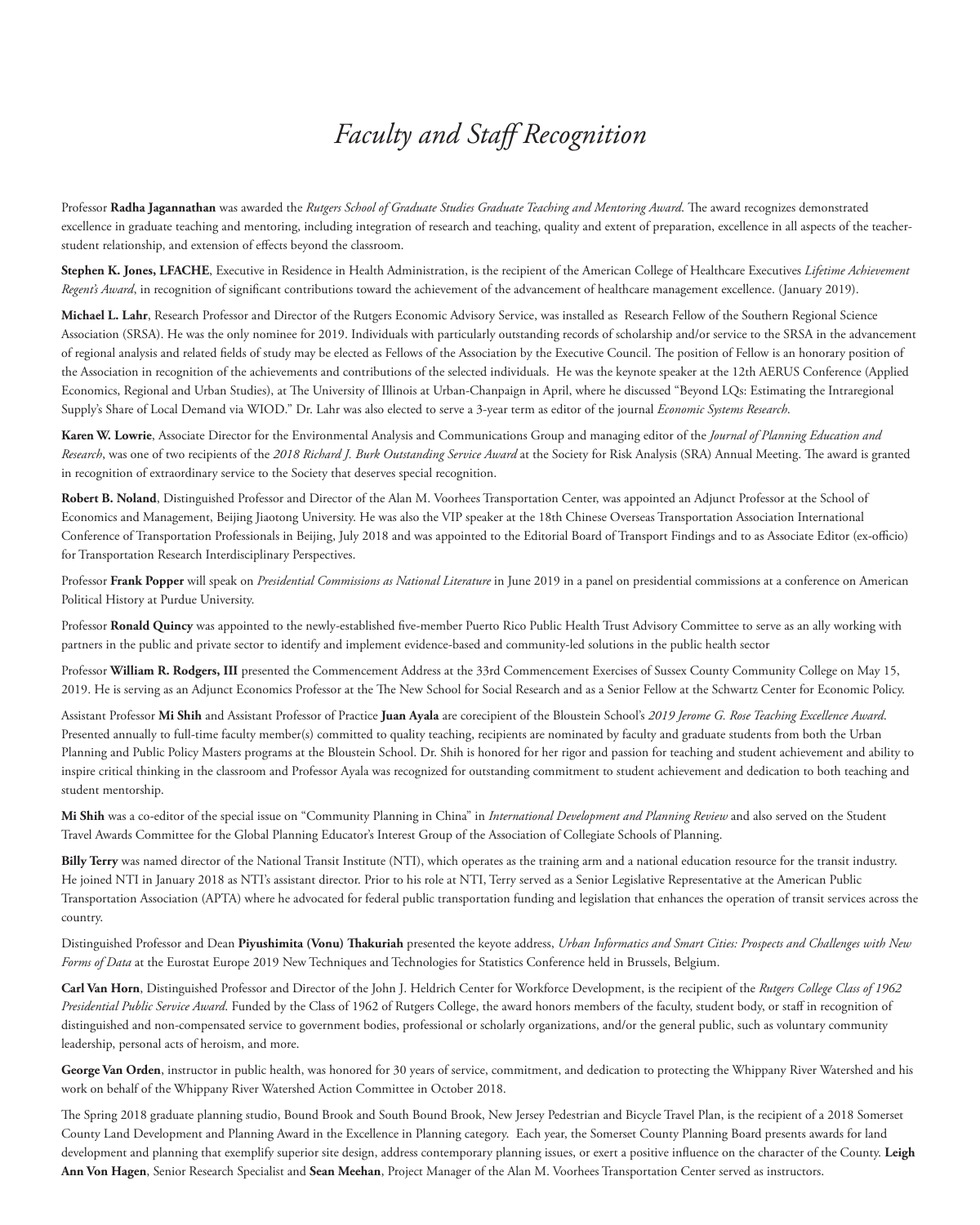The Fall 2018 graduate planning studio Reimagining Bloomfield Streets: Planning for Health, Equiity, and Safety through Walking, Biking, and Transit around the Watsessing Avenue Transit Station Neighborhood, is the recipient of the 2019 American Planning Association-New Jersey Chapter Outstanding Student Project Award. This award recognizes an outstanding class project or paper by a student or group of students in Planning Accreditation Board accredited planning programs that contribute to advances in the field of planning. **Leigh Ann Von Hagen** and **Stephanie DiPetrillo**, Senior Research Specialists of the Alan M. Voorhees Transportation Center served as instructors

**Dr. Shelley Hearne**, President of CityHealth and **Keshia M. Pollack Porter, Ph.D., M.P.H.,** Professor in the Department of Health Policy and Management at the Johns Hopkins Bloomberg School of Public Health were named Healthy Community Visiting Fellows in the 2018-19 academic year. Dr. Hearne served in December, meeting with students and faculty at the school to discuss the innovative efforts she has led across the country focused on the intersection of city/community governance, planning and policy development as mechanisms to advance healthy communities and health equity. In April, Dr. Pollack Porter discussed the innovative efforts she has directed, including helping states develop and test an approach for rapid HIAs in legislative bodies in which potential health and health equity outcomes. of draft legislature is considered in order to more systematically integrate consideration of health into "non-health" legislation.

**Beth Simone Noveck** joined the John J. Heldrich Center for Workforce Development as Visiting Senior Faculty Fellow, collaborating with Heldrich Center researchers on developing web- and app-based services aimed at improving services for job seekers and individuals seeking training opportunities. Also named the state's first Chief Innovation Officer by New Jersey Governor Phil Murphy, she is a Professor in the Technology, Culture, and Society department at the New York University Tandon School of Engineering and served in the Obama White House as the first U.S. Deputy Chief Technology Officer and Director of the White House Open Government Initiative.

## **IN MEMORIUM**

**Norman Glickman,** a retired University Professor, passed away on May 8, 2019. During his tenure at Rutgers (1989-2015), he conducted research and teaching in urban and public policy and studied the work of non-profit organizations. From 1989 to 2000, Dr. Glickman directed the Center for Urban Policy Research. During that time, he and CUPR won awards for research and service from the United Nations, the Fannie Mae Foundation, the APA, and other organizations. In 2003, Dr. Glickman was part of a team at Rutgers that received a five-year, \$10-million grant from the National Science Foundation to establish a Center for Learning and Teaching to research and teach about the connection between math teaching in inner-city schools to institutions and families in poor neighborhoods. He served as the co-director for the Rutgers Economic Advisory Service (R/ECON) at the Bloustein School from 1991-2003 and also worked with community development organizations throughout the country on issues of economic development and poverty and was a certified mediator of public policy disputes.

Paul J. Larrousse, Faculty Fellow and Director of the National Transit Institute, passed away after a short illness in November 2018. Paul assumed the directorship of the National Transit Institute in July 2000. He was designated as a faculty fellow in 2003 and taught the graduate level "Transit Management and Planning" course each fall as well as a graduate transit planning studio in the spring. With almost two decades of service at that Bloustein School and National Transit Institute, Paul was well known and admired by his many faculty and staff colleagues and students. Michael R. Greenberg, Distinguished Professor and former Dean of the Bloustein School, noted that, "Paul Larrousse was an encyclopedia of knowledge about public transit in the United States. He not only ran NTI, but he also lived the part. He loved taking trains and buses, and if I wanted to go somewhere in the U.S. he could tell me how to get there by public transportation and roughly how long it would take."

**Louis J. Gambaccini**, former director of the National Transit Institute when it merged with the Bloustein School's Alan M. Voorhees Transportation Center in 1998, passed away in August 2018. Mr. Gambaccini came to Rutgers following a stellar career in the public transit industry, serving as the commissioner of transportation and founding chairman of the New Jersey Transit Corporation (NJ Transit); 32 years with the Port Authority of New York and New Jersey, including 20 years as vice president and general manager and in other senior positions overseeing the Port Authority Trans-Hudson Corporation; and eight and a half years as general manager of Philadelphia's Southeastern Pennsylvania Transportation Authority (SEPTA).

**Mr. Walter L. Leib,** 90, passed away on Friday, March 1st, 2019. Walter was a friend of the Bloustein School and attended Bloustein School graduate and undergraduate convocation ceremonies faithfully for many years. He attended Rutgers University on a football scholarship, though he also played basketball and baseball, and was the Student Council Vice President of the Class of 1951. Walter went on to Rutgers School of Law in Newark, earning his Bachelor of Laws in 1953 and subsequent admission to the New Jersey State Bar in 1954. He was very active with the Rutgers Alumni Association, holding tenures as president, vice president, and secretary, and was named a Loyal Son for over twenty years starting in 1965 for his dedication to the Association. Over the years he sat upon the Rutgers University Board of Trustees, Board of Overseers, Board of Advisors, Board of Trustees Athletic Committee, Board of Advisors for the School of Business, Graduate School of Management and Budget Committee, and was the Chairman of the Rutgers University Law School Advisory Board of Trustees. Walter received the lifetime member Trustee Emeritus award in 1998 and the RU Federation Meritorious Service Award in 2001.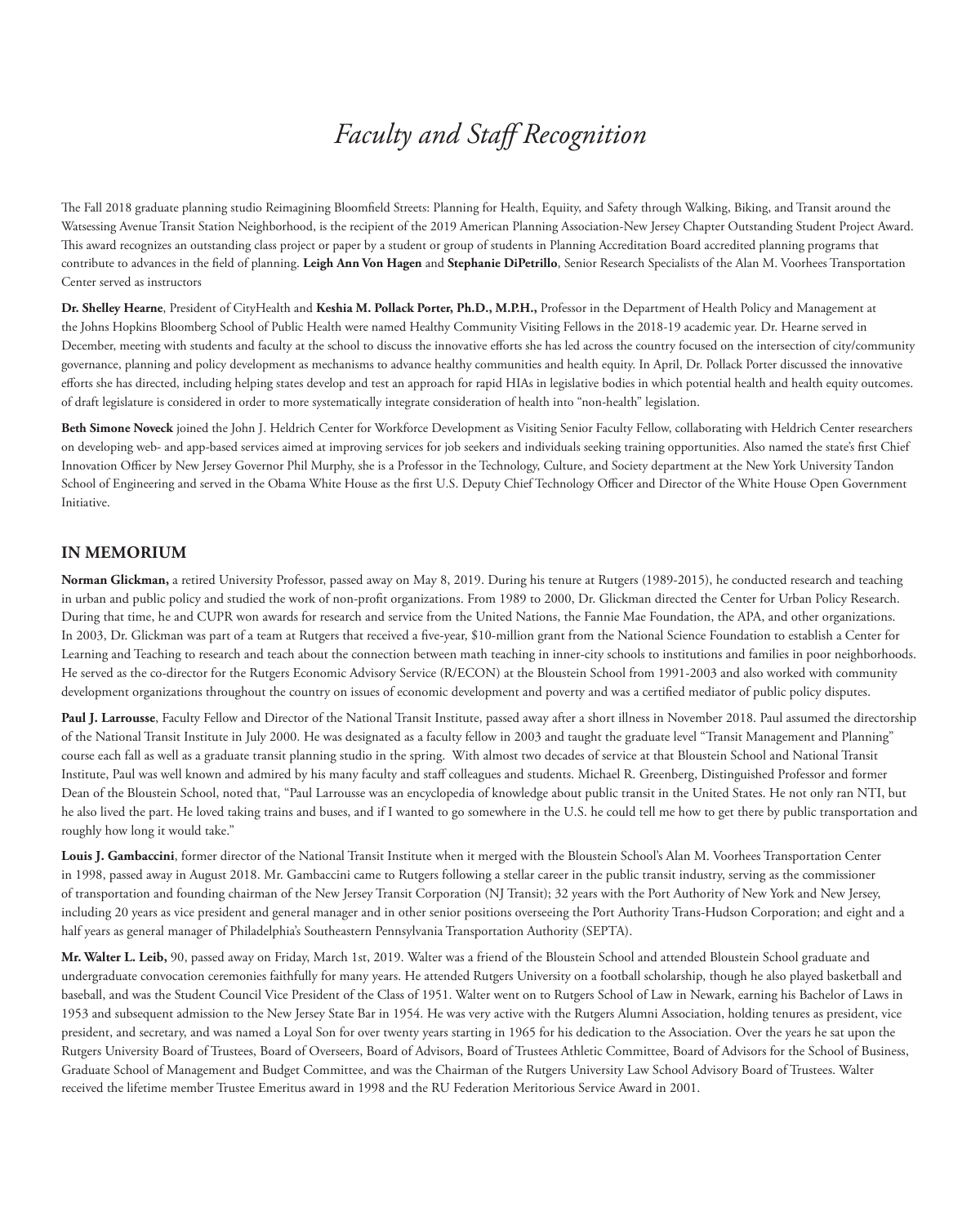## *Alma Mater*

## **On the Banks of the Old Raritan (2013 version)**

From far and near we came to Rutgers, And resolved to learn all that we can; And so we settled down, in that noisy college town, On the banks of the old Raritan.

Her ardent spirit stirred and cheered me From the day me college years began; Gracious Alma Mater mine; Learning's fair and honored shrine; On the banks of the old Raritan.

I love her flaming far-flung banner I love her triumphs proud to scan, And I glory in her fame That's immortalized her name. On the banks of the old Raritan.

My heart clings closer than the ivy As life runs out its fleeting span, To the stately, ancient walls Of her hallowed, classic halls On the banks of the old Raritan.

Then sing aloud to Alma Mater, And keep the scarlet in the van'; For with her motto high, Rutgers' name shall never die, On the banks of the old Raritan.

## **Chorus:**

On the banks of the old Raritan, my friends, Where old Rutgers evermore shall stand; For has she not stood since the time of the flood, On the banks of the old Raritan.

*As a courtesy to our graduates and other guests, we request that all cell phones be turned off during the ceremony.* 

## **GRADUATE PHOTOS**

A professional photographer will take photographs of each graduate immediately after diplomas are presented; consequently, the audience is requested to remain seated. Please do not enter the floor area. Photographs will be *available at no charge* on the Bloustein School website approximately 1 week following the event at **http://bloustein.rutgers.edu/students/graduation/convocation-photos/.** A webcast of the ceremony, and a slide show of all graduate names, will also be provided at the same website location at a later date.

## **END OF CEREMONY EXIT PROCEDURES**

The Bloustein School Convocation is the first of several University Convocations occurring at the Rutgers Athletic Center. At the end of the ceremony we respectfully request that guests refrain from entering the floor of the arena. Guests should exit the seating area via the side concourses and proceed directly to the exits located at the front of the building (to the left and right of the Ticket Office.) Please follow the instructions from the Event Staff. Graduates will exit the floor the rear of the arena, and will then process to the front exits of the Rutgers Athletic Center. Please plant to meet your graduates in the front outside area of the Rutgers Athletics Center.